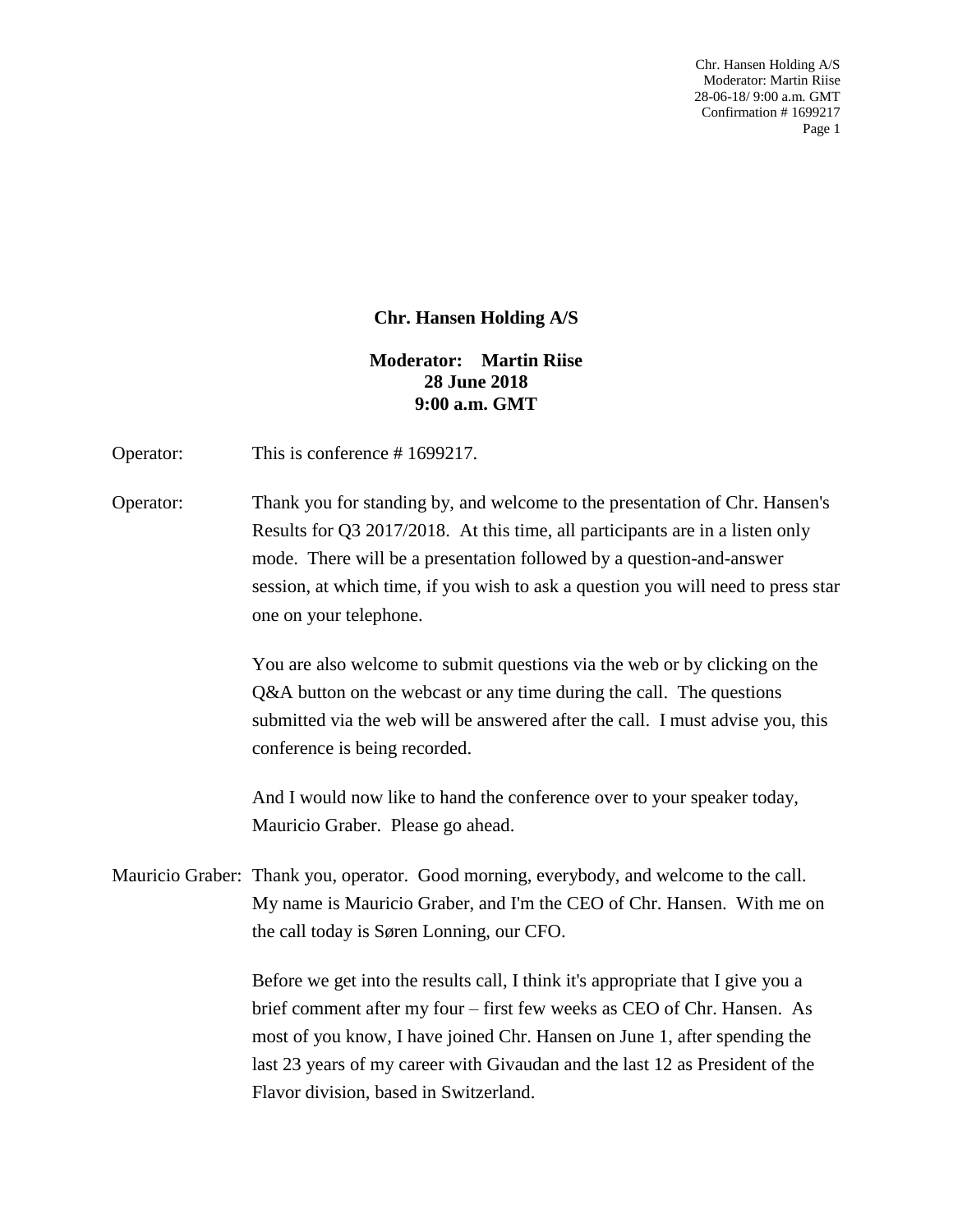I could not be more excited about joining a company with such a strong heritage, performance culture and promising future. This is also what attracted me to Chr. Hansen, to build on the current high-performance and accelerate our journey as the global bioscience leader that fully leverages its unique microbial platform.

In my first few weeks since coming to Chr. Hansen, have spent time getting to know a lot of our colleagues and learning more about our business. I have also been in visits to some of our key sites in the United States, Denmark and France. And very important for me, I visit one of our largest customer's manufacturing and innovation center to experience firsthand the unique customer engagement model and innovation of our company.

I can tell you how proud I was to see the Chr. Hansen model working with our customers and creating share value. In the coming months, I plan to visit our colleagues and some of our customers and partners in China and Brazil.

It's important for me in the call today to make it absolutely clear that I fully support the Nature's number one strategy and financial ambitions that are attached to it. And we will get back to that later in these presentations, but my support of the strategy comes because of three things. The strategy of leveraging the unique microbial platform is unique to Chr. Hansen.

It's differentiated from competition and it addresses the key market trends and opportunities. I have been impressed not only with the quality of the Nature's number one strategy but also with the passion of execution of our teams, as well as the caliber and engagement of our people. This strategy is supported by an impressive research and development team, as well as by our fermentation scale up and manufacturing knowledge.

I think this company and the technology platform that we have offers a unique profitable growth opportunity for the future as we build further on our core and strong market position.

Please turn to the next slide. As I mentioned in my introduction, I think Chr. Hansen has some unique competitive advantages. The first is the market position, defined both in terms of technology and market share. The support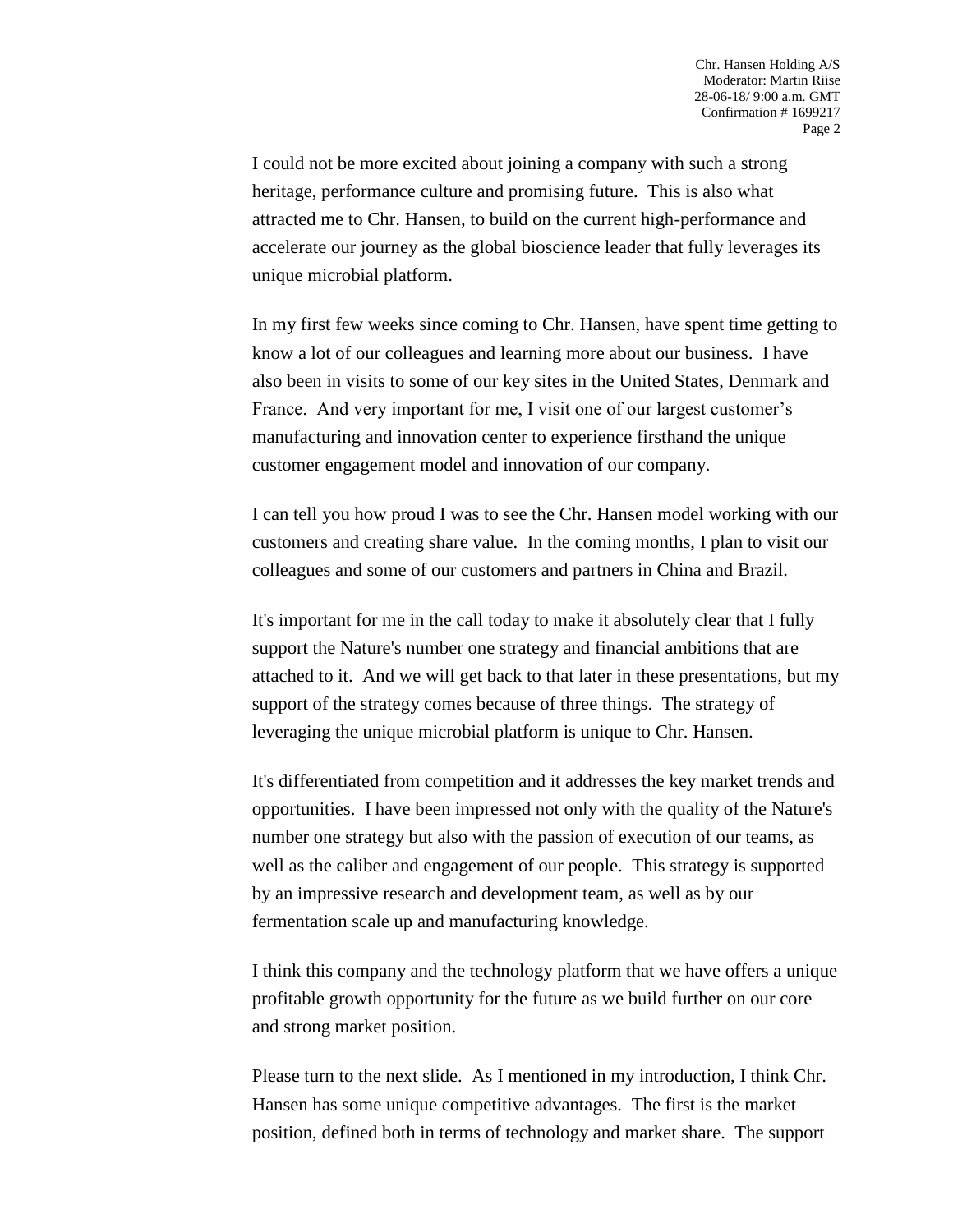of research and development platform, we're investing more as far as we know than any of our competitors.

My full sessions with the R&D department demonstrate the strength of our innovation and commercialization pipeline that will continue to deliver product, process and cost innovation. And second, it's our customer-centric model. We have a very close relationship to our customers especially in the core dairy business.

We have an outstanding mapping of the dairy market, which allows us to identify conditions business opportunities and deploy resources prudently to create share value from those opportunities. And finally, we have the advantage in the scale of production in our fermentation capability.

We are also very fortunate that multiple megatrends in the world favor our natural and sustainable technologies. The growing number of humans on the planet puts pressure on resources, and sustainable solutions need to be found for a range of problems like reducing food waste, reducing the use of pesticides in plants and reducing the amount of antibiotics used in animal farming.

Our microbial technologies can help in all of those cases. Perhaps, we can even help to create healthier and cheaper solutions for treating certain diseases or conditions in humans.

And speaking about sustainability, I think it's fantastic that we have documented proof that the majority of our business, meaning 81 percent of our revenues, directly contribute to the UN sustainable development goals.

Our three lighthouses are examples of business opportunities that we're actively pursuing. We were – and we believe that each opportunity holds a potential to generate annual revenues of at least EUR 100 million per year.

The leadership team presented an update of our Nature's number one strategy at the Capital Markets Day in London. We also presented an update on the long-term financials targets on the 2021/'22. Those targets are: to grow our revenues 8 percent to 10 percent per year with an average 7 percent to 8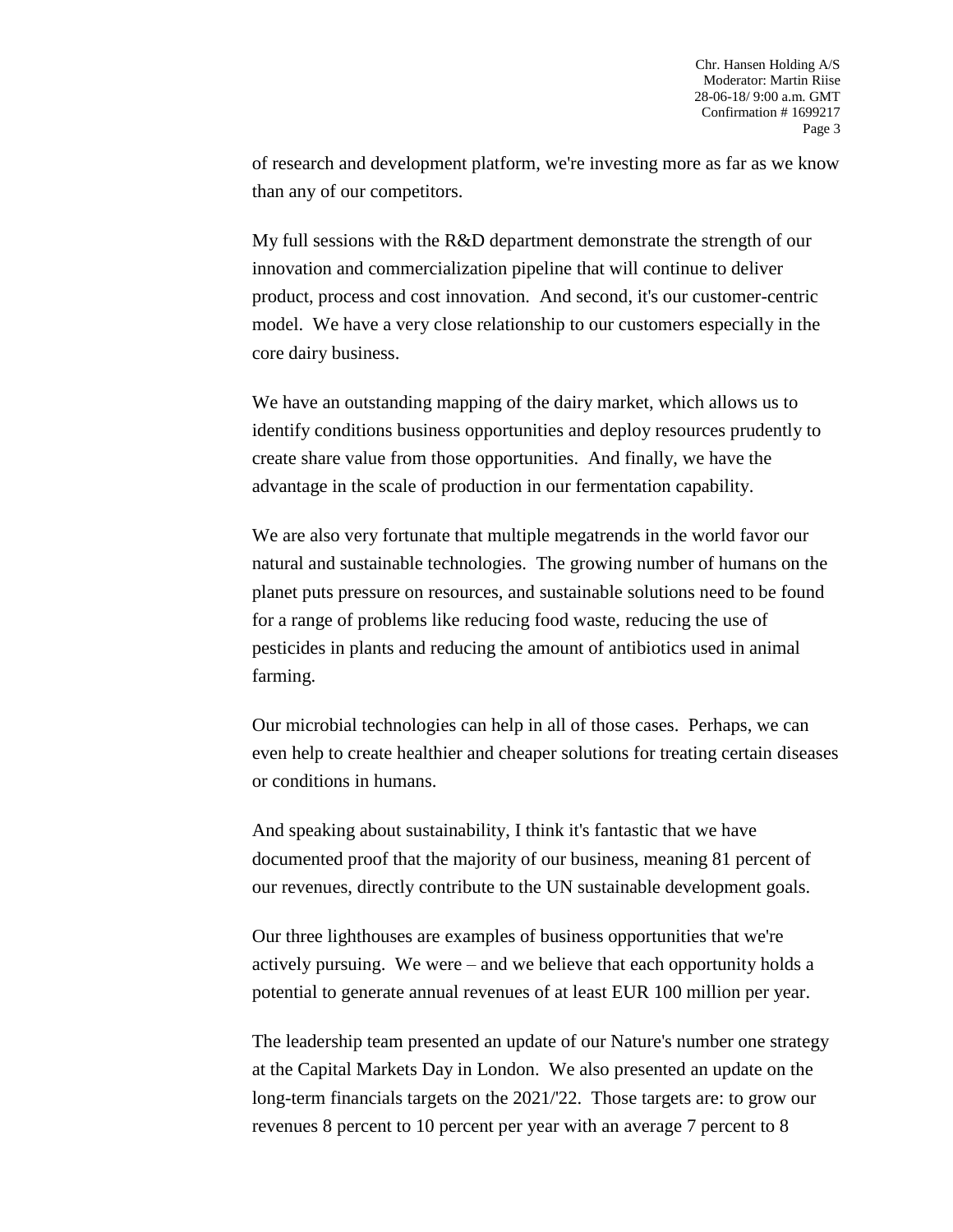percent contribution from food costs and enzymes; to increase EBIT margin before special item and acquisitions to above 30 percent; and to deliver a CAGR of around 10 percent in free cash flow.

And we defined targets for two of the lighthouses, namely bioprotection and plant health. In bioprotection, which is all about prolonging the shelf life for dairy and other food products while also removing chemical pesticides, we can grow to over EUR 200 million per year by 2025. In Q3, we saw both a record number of project inflows, as well as a record number of project wins. These give me tangible confidence that our lighthouse is tracking to deliver on its promise.

B, on plant health, our new business on biological nematode control can grow to the EUR 100 million target per year also by 2025. Our growth continues to accelerate as we see the second – the two new problems that we launched last summer, go ahead of expectation and just customer feedback has been fantastic.

We are just at the beginning of this journey with much upside potential as we expand to grow new crops and new geographies with microbial solutions that can be applied both to soil or seeds.

I have to be clear that to reach this EUR 100 million target requires us to have success in Latin America and also in other regions where we're currently awaiting product registrations.

While we have not yet defined the financial target for the human microbiome as this area is still too far in the future for us to put a specific target yet, where we do have some excellent news to share after Q3, which I'm going to tell you about in the next slide. Please turn to the next slide.

I want to talk briefly about 6 points of our Nature number one strategy that are highlights from my perspective. First, to emphasize a little bit more bioprotection, which grew 25 percent in Q3 and is around 35 percent for the first 9 months, the first generation of this technology, which is mainly selling in the developed world, is the main driver of our growth.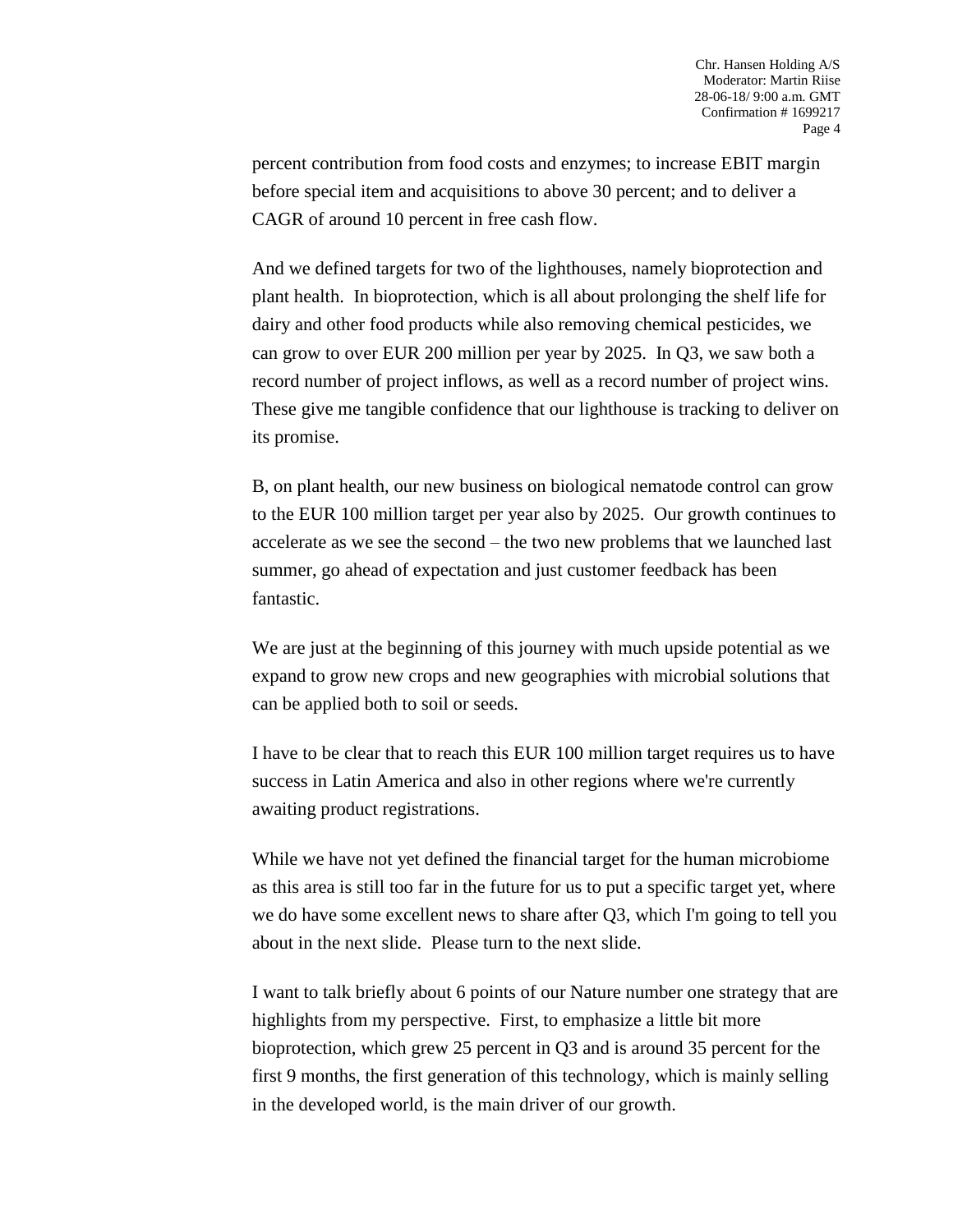And the second generation of the technology which has been developed for countries where the core chain is less reliable typically in emerging markets, is beginning to sell well, particularly in Latin America.

Second, I want to touch on capacity. In food cost and analysis, the new capacity in Copenhagen is fully operational, and we are seeing the margin benefits as we have expected them.

Third, growth markets. The focus on growth markets across the business continues, and we're strengthening our presence in a variety of markets. This includes for example more application labs and resources for Food Cultures & Enzymes.

In Health & Nutrition, we are expanding our sales coverage, especially in EMEA and APAC. And in Natural Colors, we also announced that we're going to expand and modernize one of our key development facilities in Europe.

Fourth, getting to the human microbiome. We have had two significant scientific developments in Q3 which I would like to emphasize. First, we entered into a partnership with Prota Therapeutics to test our LGG strain in Phase III clinical trials to potentially develop a treatment for peanut allergy.

Prota Therapeutics is pioneering a new form of oral immunotherapy treatment, which combines Chr. Hansen's LGG probiotic strain with targeted doses of peanut protein.

The treatment is designed to reprogram the immune system, response to peanut and eventually develop tolerance. People who are allergic to peanut can have life-threatening reactions, so this is indeed a promising potential treatment.

The second development is the exciting result from a Chr. Hansen-led clinical trial that demonstrate how ingesting carefully – a carefully selected probiotic strain can reduce certain side effects associated with the regular consumption of acetylicsalicylic acid which is the regular ingredient in aspirin. Regular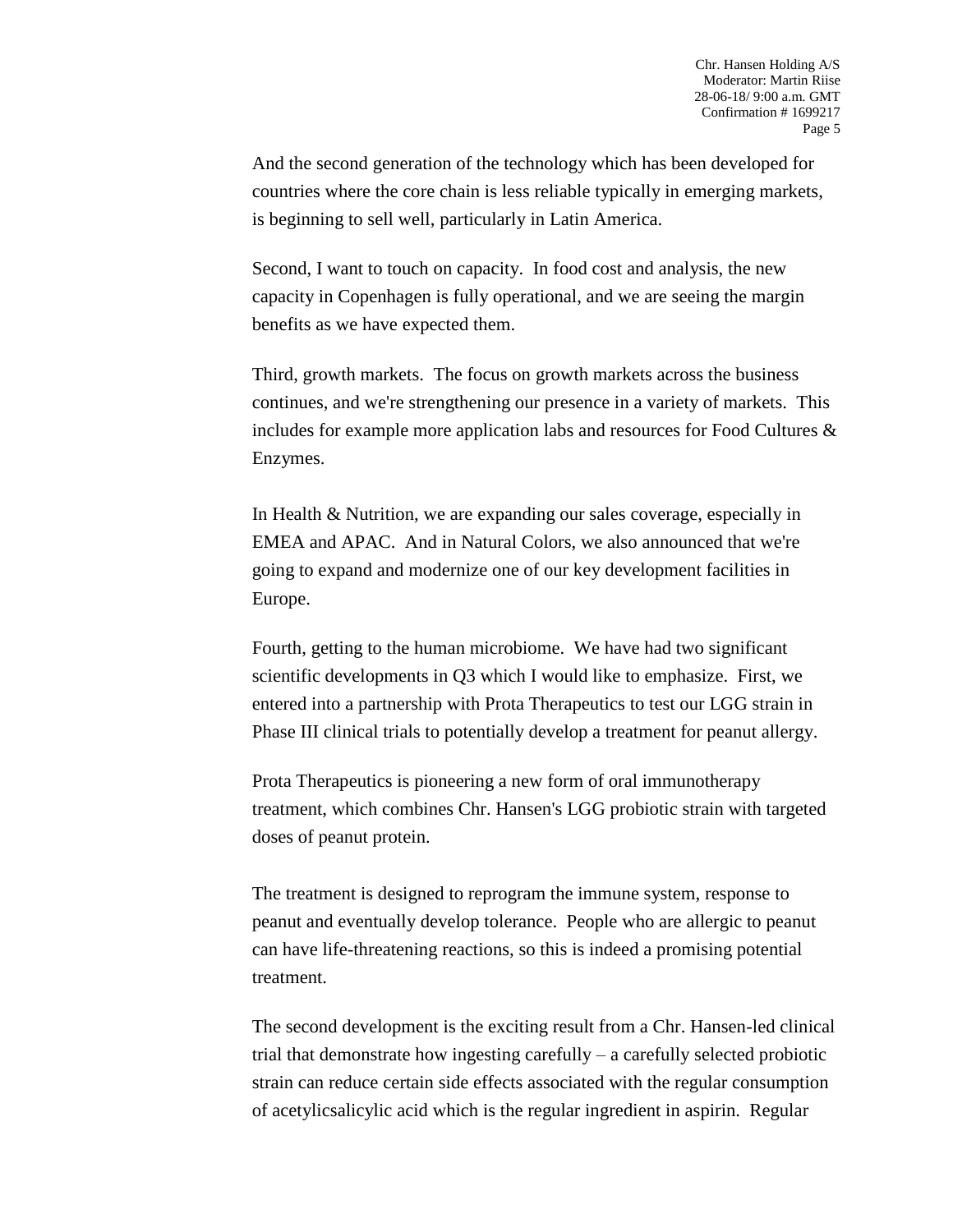ingestion of aspirin can be damaging for gastrointestinal health, and this is the damage we can hope to address.

More clinical trials are needed, and the commercial opportunities have not been yet been fully assessed. But very exciting developments as I mentioned, in Q3 for Microbiome.

Moving onto plant health, the two new products that we launch, Quartzo and Presence, are selling well, even a little bit ahead of our expectations. The products are biological nematode controlled products and have been launched at an opportune moment.

The Brazilian authorities have recently banned some of the chemicals, which our products may replace. Our products offer a natural solution with performance that is similar to chemicals.

In addition, we have extended our collaboration with FMC, which is our distribution partner in plant health. The extended agreement continues to leverage the resources and expertise for both companies, while allowing for more flexibility to also collaborate with new partners.

Finally, our work on Natural Colors. We continue to see strong interest from food companies to use Natural Colors particularly in new product launches.

Also, I should mention that we have our new Executive Vice President for Natural Colors, and (Claus Barom) will be joining us from the food ingredient company (CP Kelco) in Denmark. We look forward to welcoming him and joining us at the beginning of August.

With this introduction, I would like to give the word to Søren Lonning to take us through the financial highlights. Søren, please.

Søren Lonning: Thank you, Mauricio. Please turn to the next slide for the group results.

Our organic growth rates was 9 percent in the first 9 months but with the negative impact from currency it corresponded to a 3 percent increase in reported revenue ended at EUR 801 million. So adverse developments in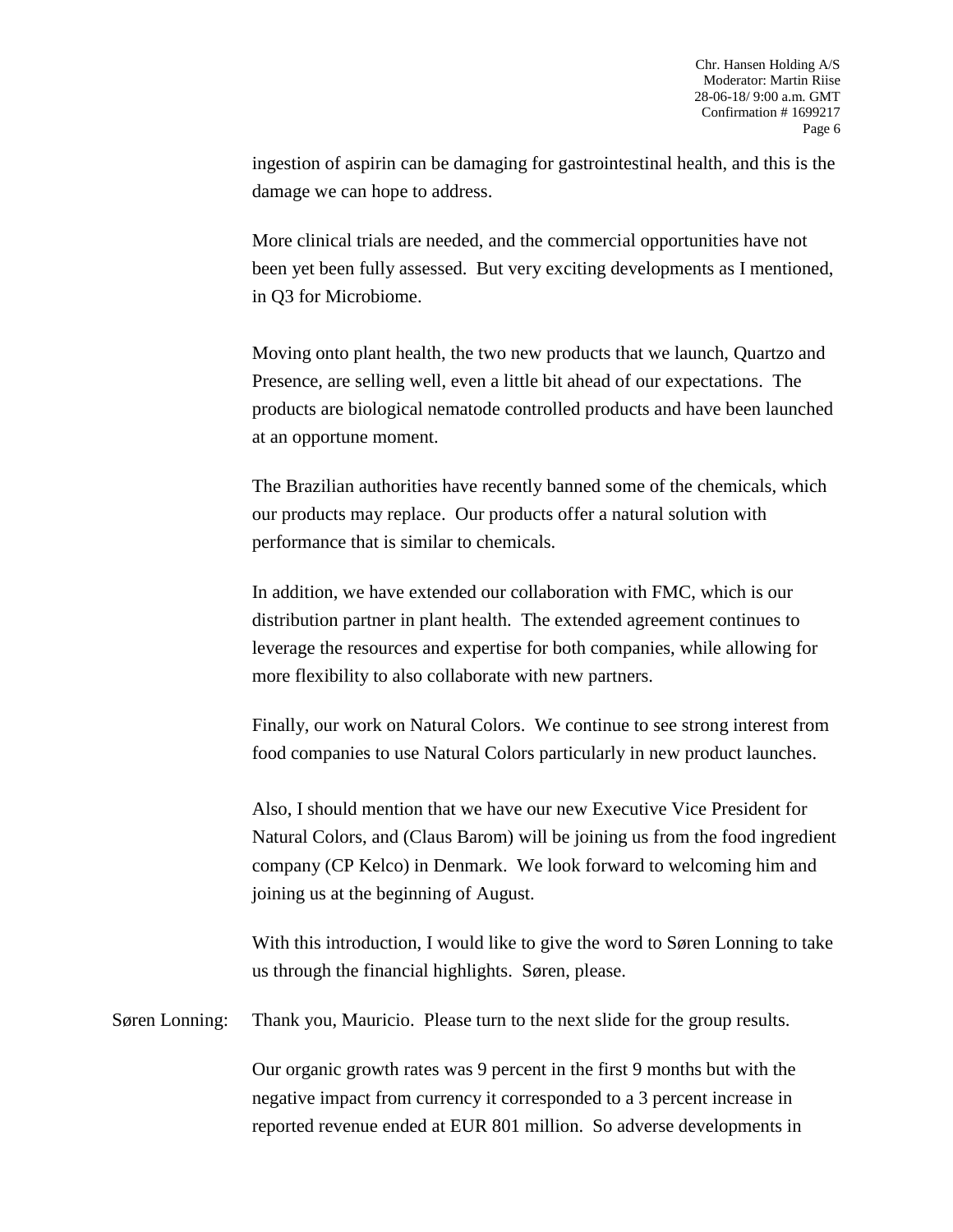currency had a negative 6 percent impact between organic growth and the reported euro growth, roughly as expected at the time of the Q2 announcement.

Overall, growth was in line with our expectations and many of the drivers from the first half of the year continued in Q3. We saw strong performance in food (purchased) and supported by bioprotection, whereas Health & Nutrition and Natural Colors grew at a lower level.

Volume and mix accounted for 7 percent of the growth with euro-based price increases of close to 2 percentage points accounting for the majority of the remainder.

The EBIT margins before special items was 27.5 percent up in the first 9 months compared to 27.9 percent during the same period last year.

Our margins are negatively impacted by currencies, and those have been almost a full percentage point higher if the currency, most importantly, the U.S. dollar, had remained on the level of last year. The underlying performance of our business continues to be solid, and we are beginning to see benefit from the new capacity in Copenhagen.

R&D expenditures amounted to EUR 60 million or 7.5 percent of sales compared with 7.0 percent last year. The increase was partly driven by strategic initiatives, including bioprotection and LGG, the currency also impact the relative spend as the majority of our spending is in euro, which has increased relative share to sales this year.

Profit for the period ended at EUR 158 million, on par with last year. And finally, the free cash flow before acquisitions and special items were EUR 75 million, which is below last year.

The key reason for the decline are the change (inaudible) export credit scheme and timing of net working capital in Q3, which impacted working capital negatively. And finally, we also had negative currency impacting our EBIT.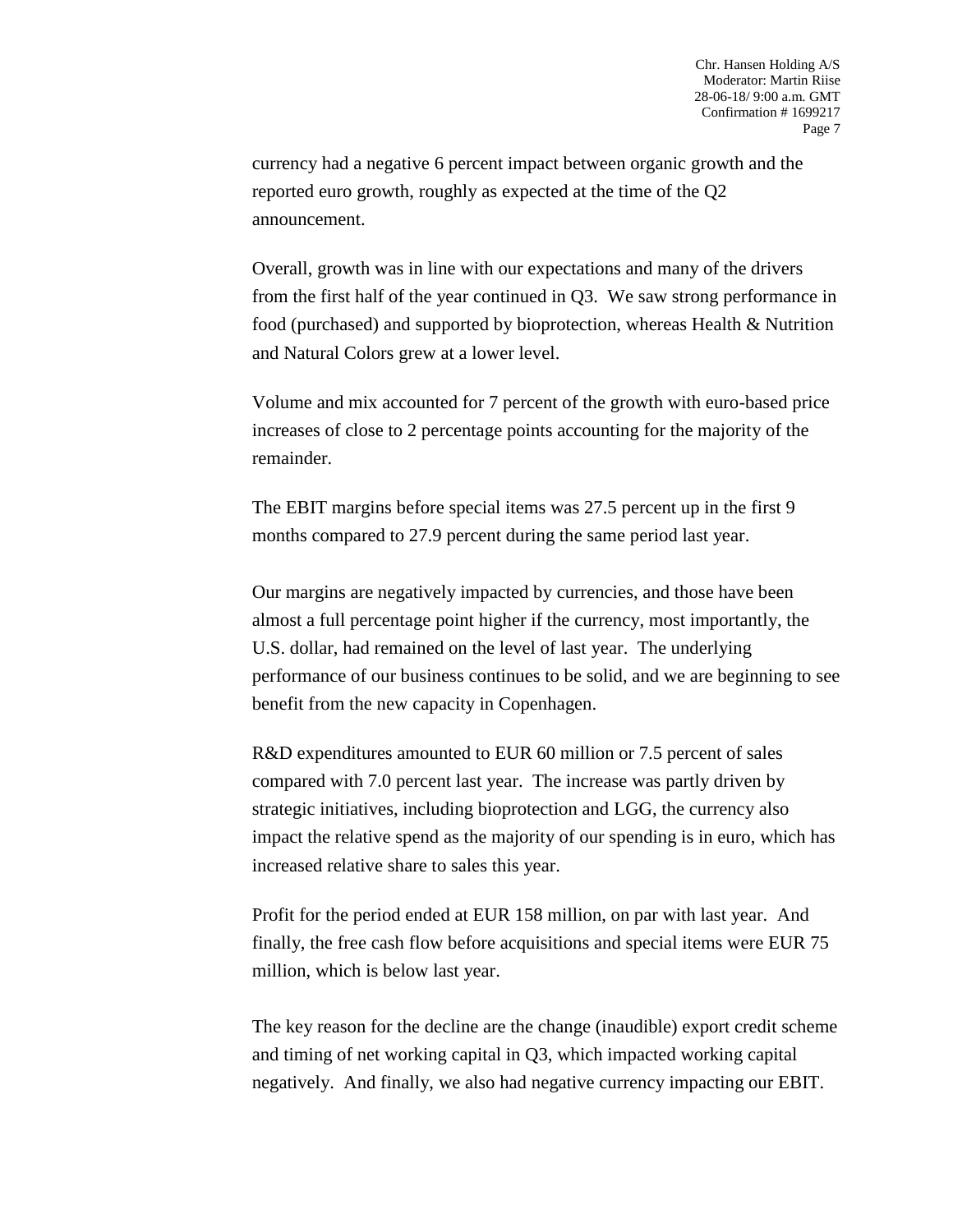Please turn to the next slide. Organic growth in food (inaudible) enzymes was 12 percent with strong growth in cheese, fermented milk, enzymes and meat and very strong growth in bioprotection, as Mauricio just explained.

Organic growth in Health & Nutrition is 8 percent year-to-date, driven by animal health and plant health and with low growth in human health. We achieved the strongest growth in the emerging economies throughout 3 areas in Health & Nutrition.

Natural Colors has grown by 5 percent organically with 2 percent from volume and 3 percent from prices. The higher growth and pricing is a combination of price increases driven by raw material cost, which is passed onto customers, general price increases and euro-based pricing.

Please turn to the next slide. Looking at our regions, we have grown 8 percent organically in the largest region of Europe, Middle East and Africa with 3 percent – 45 percent of group revenue. The growth was driven by strong growth in Animal Health, enzymes and meat and solid growth in cheese and probiotics for fermented milk.

The growth in bioprotection continues to be very strong in this region, and as said before, it is almost exclusively driven by first-generation technology so far. We also absorbed a slight decrease in Human Health due to inventory reductions with the key customer and infant formula.

Organic growth in Q3 was 10 percent, effectively the same drivers that also with a strong contribution from pricing driven by the euro pricing model.

North America was represented 25 percent of revenues. Organic growth was 3 percent. We saw strong growth in cheese, probiotics for fermented milk, meat and Animal Health. And in North America, we also saw strong growth from bioprotection. And like EMEA, the growth is with the first generation.

As we have discussed before, our dietary supplements business on the Human Health has seen some volatility through the year, but we see signs of recovery and expect improvements when looking ahead. Meanwhile, the infant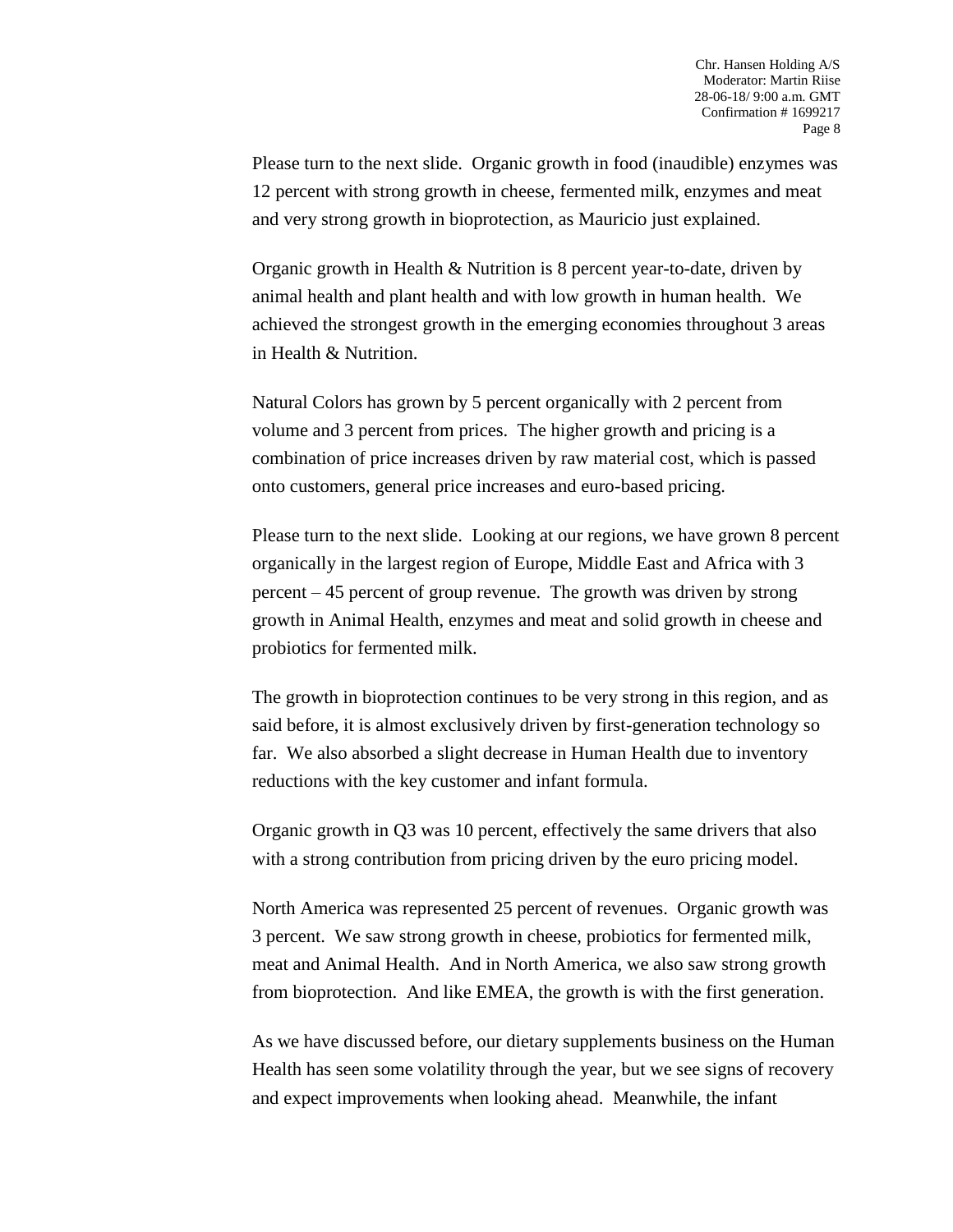formula business in North America is growing strongly. Natural Colors revenue were on par with last year.

In Q3, organic growth was 2 percent. Food (inaudible) and enzymes grew solidly, Human Health was flat, but our animal business saw a decline. This was primarily caused by the dairy farmer segment in North America, which is facing headwinds due to low milk prices. Milk prices are expected to improve over the coming quarters, and that should also lead to an improvement for us.

Asia Pacific represents 17 percent of group revenues, grew 17 percent organically driven by strong growth in fermented milk in China, Human Health with both Biogen supplements and infant formula growing strongly, Animal Health and Natural Colors.

Enzymes showed good growth while revenues from cheese and probiotics for fermented milk declined slightly due to timing of orders. Organic growth in Q3 was 11 percent, and again, driven by many of the same drivers.

And finally, Latin America, which represent 13 percent of our sales, grew 17 percent organically, driven by strong growth in cheese, fermented milk, enzymes and plant health. Animal Health showed modest growth, while revenue from Natural Colors decreased slightly compared to last year.

In Q3, organic growth was 20 percent with similar growth drivers. Natural Colors decreased slightly compared to last year due to our focus on higher value customer segments.

Please turn to the next slide. In food (inaudible) and enzymes the 12 percent organic growth after the first 9 months was driven by 9 percent growth from volume and mix and 3 percent from prices.

Of the volume growth was primarily supported by strong development in cheese, fermented milk, enzymes and meat cultures as well as modest growth in probiotics. Bioprotective cultures deliver organic growth of approximately 35 percent year-to-date and around 25 percent in Q3.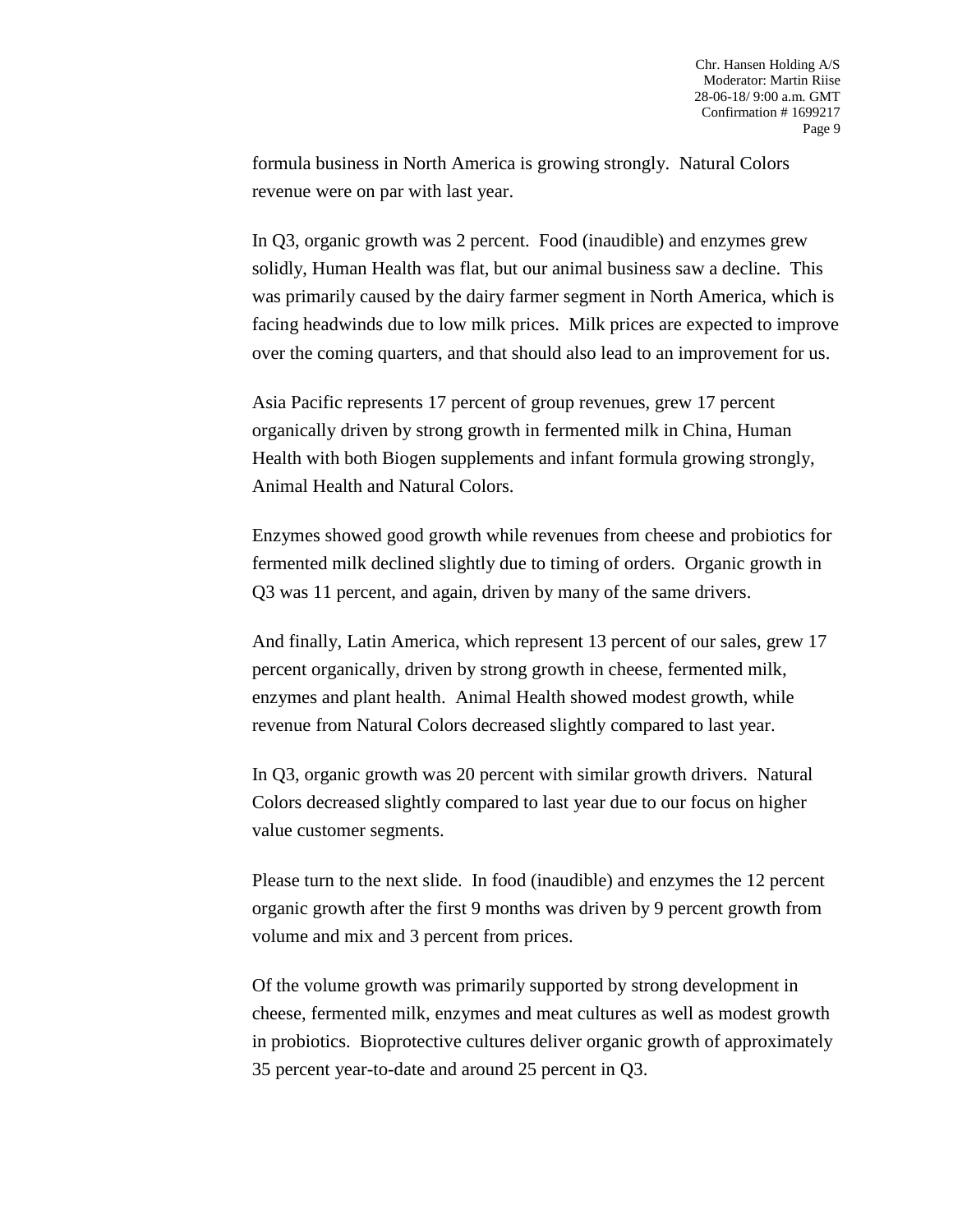In Q3, organic growth was 11 percent and the drivers in the business were basically the same but with the pricing element being 5 percent. Key reason for the higher contribution from pricing is the euro price mechanism in certain countries, whereby a declining currency can support a high organic growth for Chr. Hansen.

The EBIT margin for the first 9 months were 32.5 percent, which was 1.1 percentage point below last year. As a result of adverse currency impacts and unfavorable product mix and the sales of a property in Argentina in Q1 last year.

In Q3, the margin was 34.7 percent, which was 0.4 percentage point below last year. The decline was driven by currencies, however, partly offset by positive contribution from the new capacity in Copenhagen facilities, which has started to materialize and is tracking according to plan.

Let us turn to the next slide. Health & Nutrition has delivered 8 percent organic growth after the first 9 months, all from volume and mix. Strong growth in Animal Health and very strong growth in plant health were partly offset by low growth in Human Health.

As we have explained before, Health & Nutrition can be more volatile compared to Food Cultures & Enzymes due to a higher customer concentration and exposure to agricultural commodity prices.

In Q3, organic growth was 7 percent. The situation with customers inventory reduction in North America in dietary supplements is improving, and we expect this business will return to growth mode over the coming quarters.

Meanwhile, infant formula contributed suddenly to growth in most regions and plant health grew strongly in Latin America. Animal Health only grew slightly due to the mentioned softness in North America, primarily within the dairy segment, while growth in the other regions, where we are investing in improved sales coverage, were strong.

The EBIT margin year-to-date has improved by 1.7 percentage points to 29.2, driven by a positive mix in Human Health, reduced breadth, insourcing of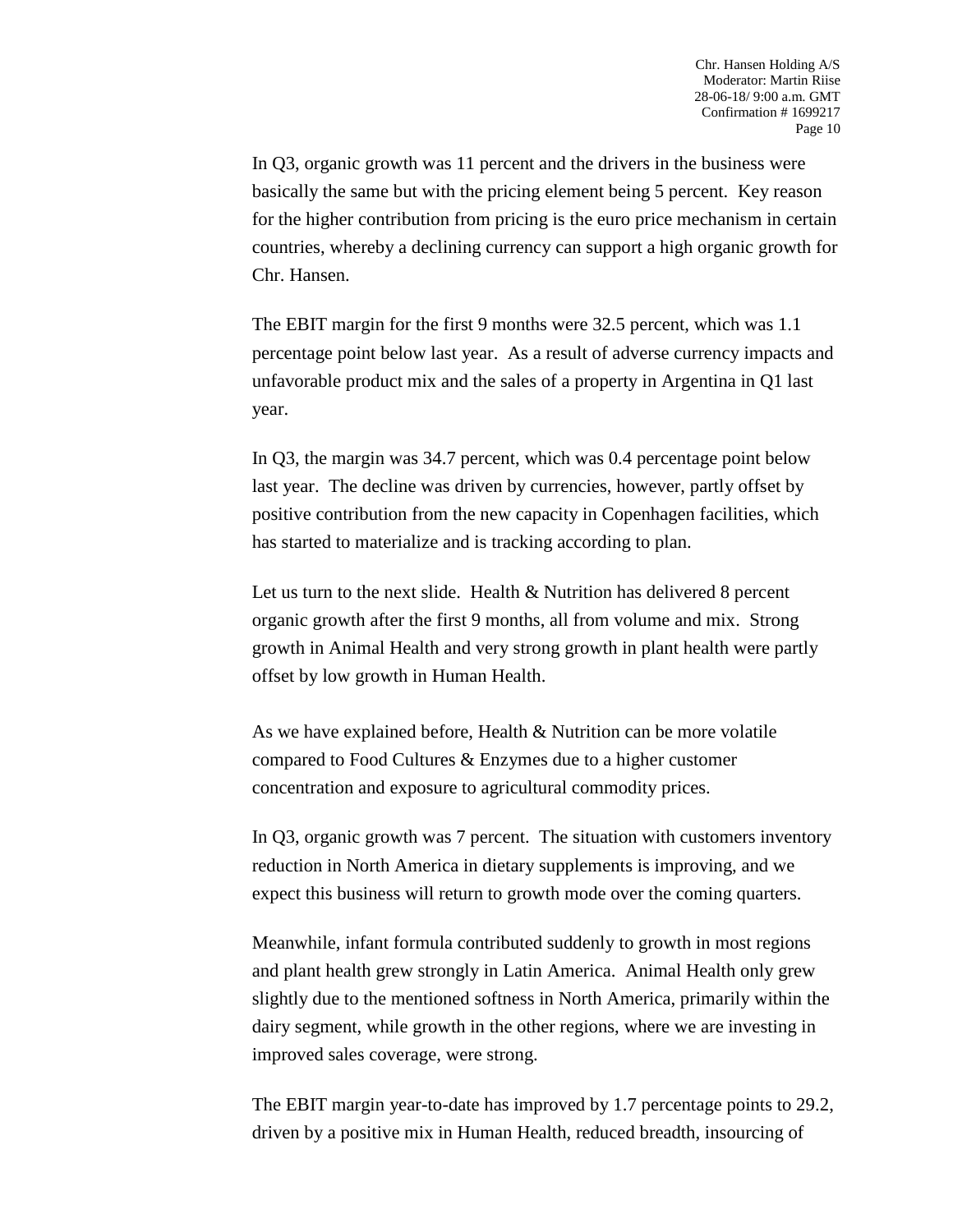entity products and the absence of royalty payments for LGG. This more than offset a sizable negative impact on the (inaudible) U.S. dollar.

In Q3, the EBIT margin improved by 2.5 percentage point to 30.8 percent, mainly driven by a positive product mix in Human Health and favorable timing of production cost, which was only partly offset by adverse currencies.

Please turn to the next slide. Natural Colors grew by 5 percent organically with 2 percent from volume and mix and 3 percent from prices. The price increases reflected both increased raw material prices and general price increases.

Current food stock is the largest driver in natural products and we generally see more growth in emerging markets and in the areas of prepared food and ice cream and confectionary.

In Q3, organic growth was 6 percent and both North America, EMEA and APAC grew well while Latin America declined. The decline in Latin America was due to our focus on higher value customer segments. The EBIT margin improved in Q3 to 14.4 percent, up 0.3 percentage points to last year, driven by higher prices and the profitability focus that I mentioned (inaudible).

Please turn to the next slide. Looking at the currency impact of the declining U.S. dollars compared to the euro, the total adverse impact for the first 9 months has been around minus 10 percent.

Q3 was slightly better than Q2, and in Q4, the impact on the U.S. dollar on our revenue is expected to be immaterial. As a rule of thumb, a 5 percent decline in the U.S. dollar will have a negative impact on our top line of around EUR 15 million and around half of that impact on our EBIT.

The impact from all currencies on revenue in Q3 was minus 7 percent, and year-to-date, this impact has been minus 6 percent. The other currencies that are most relevant are the Chinese, Brazilian and Australian currencies.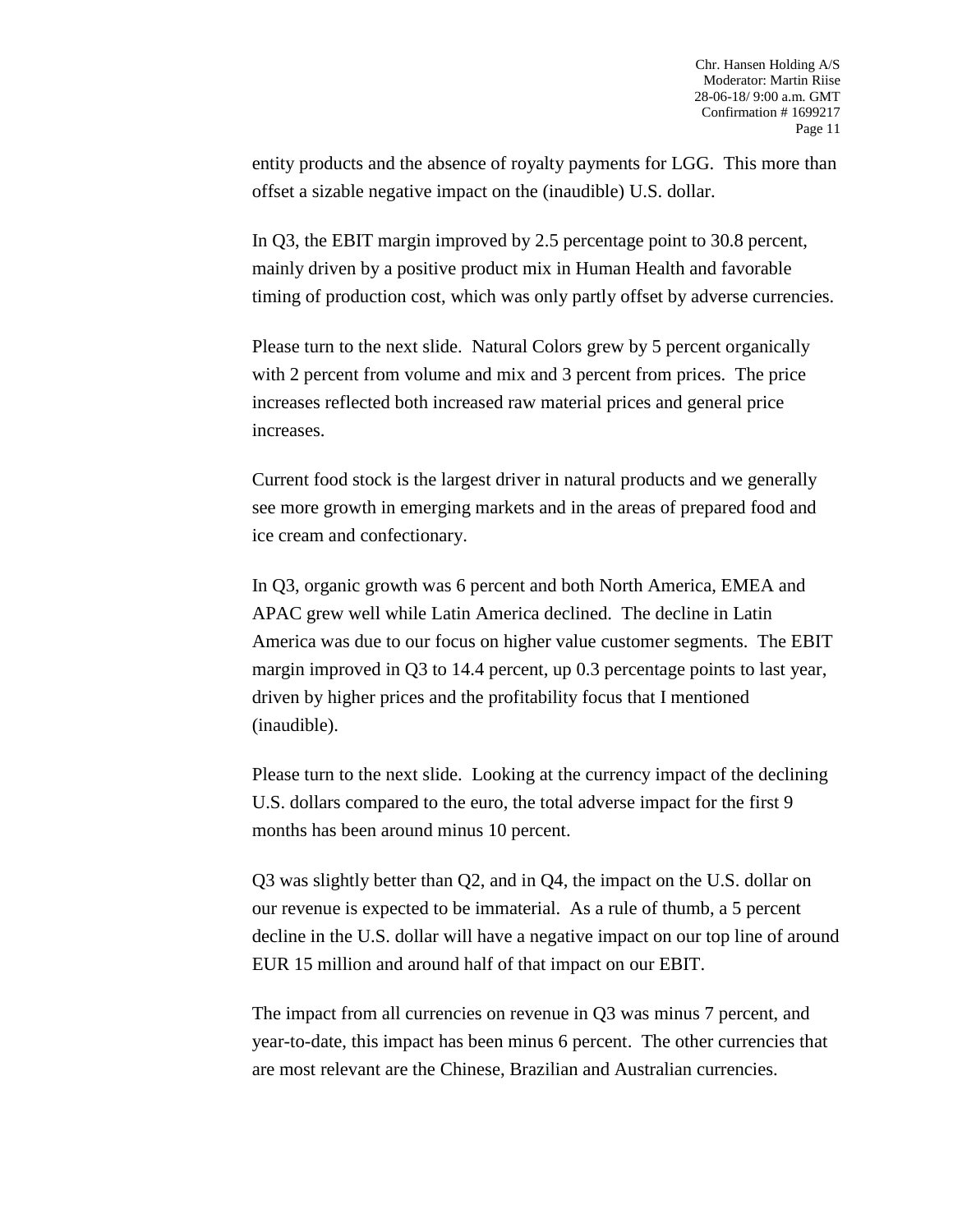In terms of the EBIT margin, the currency impact was minus 0.8 percentage point in Q3 and minus 0.9 percentage point year-to-date. And this is primarily driven by the U.S. dollar.

Please turn to the next slide. This slide shows the change in free cash flow after 9 months. We have had a slight improvement on the operating profit which would have been much stronger if the U.S. dollar had not declined so much compared to the euro.

The second major development in the free cash flow gives a change in the regulation around the Danish export credit. This is the one-off impact and impacts our working capital negatively.

This is the most significant impact on working capital, however, our net working capital was also affected by timing, partly (inaudible) by our sales being more back-end loaded in the quarter compared to last year. These drivers mean that our free cash flow year-to-date is EUR 75 million compared to EUR 98 million the year before.

Please turn to the next slide. As we communicated in our Q2 reporting, we would assess, together with the Board of Directors, the possibility of declaring an extraordinary dividend as part of the Q3 report.

And given the performance and cash flow generation in the first 9 months an extraordinary dividend totaling EUR 105 million equal to DKK 5.94 per share will be paid out on July 3, 2018. This is consistent with our capital allocation priorities, which we also confirm that the Capital Market Day in April.

Our priorities are, firstly, to invest in the organic growth through investment and innovation and capacity. Secondly, to invest in broader acquisition within our core business, either by acquiring companies that have interesting technologies or that can increase our market presence in attractive markets.

Thirdly, we pay out an ordinary dividend of 40 percent to 60 percent of net profit and finally, we will distribute additional cash to shareholders through either extraordinary dividends or share buybacks, all while having a leverage, which is consistent with a solid investment-grade profile.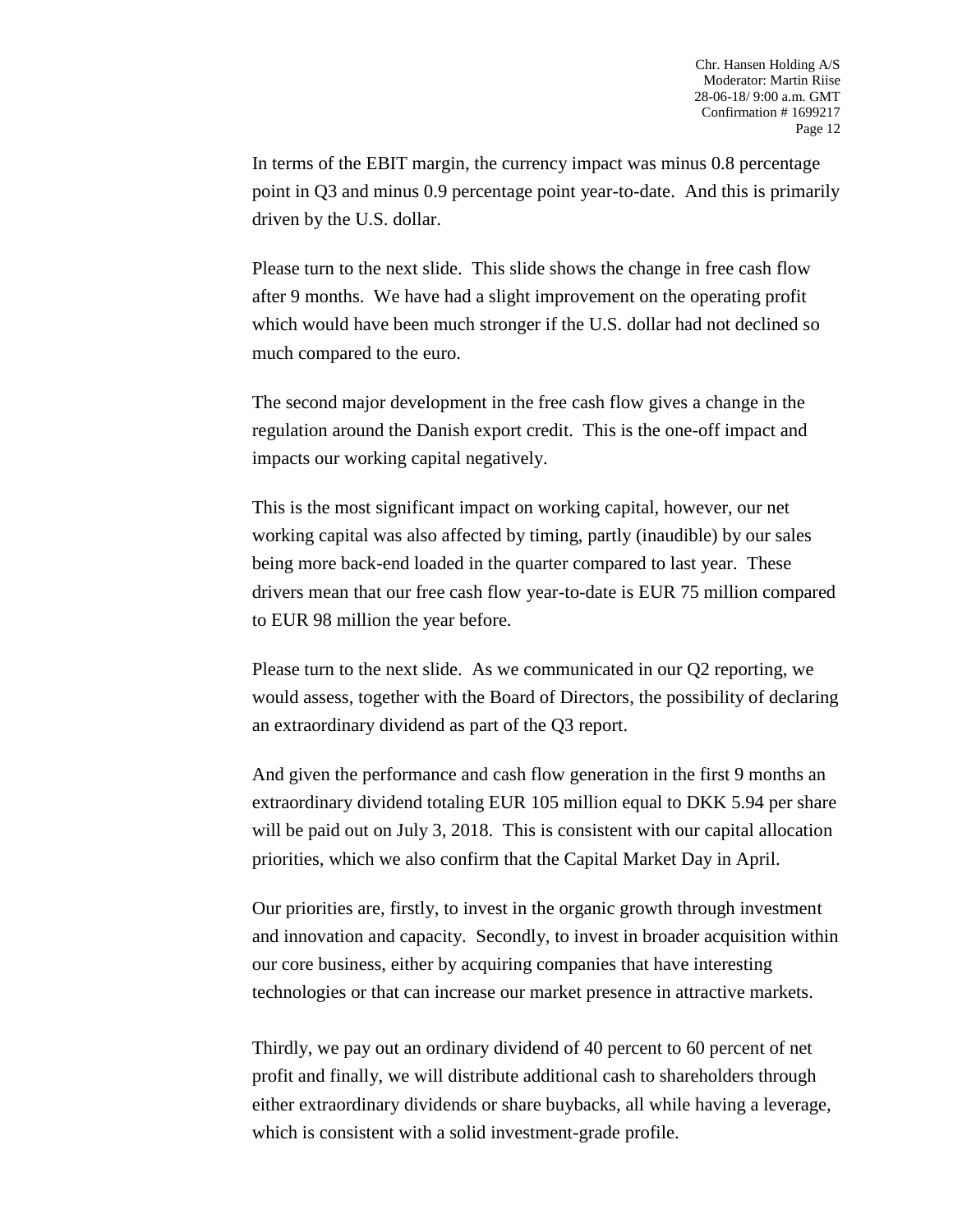Please turn to the next page. Based on the solid performance after the first 9 months of the year, we are maintaining the guidance on all group parameters. This means that we still expect to see 8 percent to 10 percent organic growth and EBIT margin and free cash flow levels in line with last year.

And with this confirmation, please move to the next slide. Please take a moment, at your convenience, to read through the Safe Harbor statement, and with this, I will now pass the word back to Mauricio.

Mauricio Graber: Thank you, Søren. Please turn to the next page. This concludes our presentation for today.

> Before we open up for the Q&A, I have a few final remarks to summarize our call. Nine months into the year, we are on track to deliver on the targets we have set out, 8 percent to 10 percent organic growth with stable margins and cash flows despite some hard currency headwinds.

> Our strategy, Nature's number one, is the right strategy for Chr. Hansen to pursue. Our technology platform and market positions are unique, and we can build on these strong points.

> Our sustainability profile speaks excellently into the long term megatrends that we are playing into. Eighty-one percent of our sales directly support the United Nations sustainability development goals. And finally, I look forward to meeting many of you in the months to come and share my excitement on the promising future of Chr. Hansen.

Operator, please open the line for questions.

Operator: Thank you. As a reminder, if you wish to ask questions please press star one on your telephone and wait for your name to be announced. And if you wish to cancel your request please press the hash key.

> Thank you, and your first question comes from the line of Hans Gregersen. Please ask your question.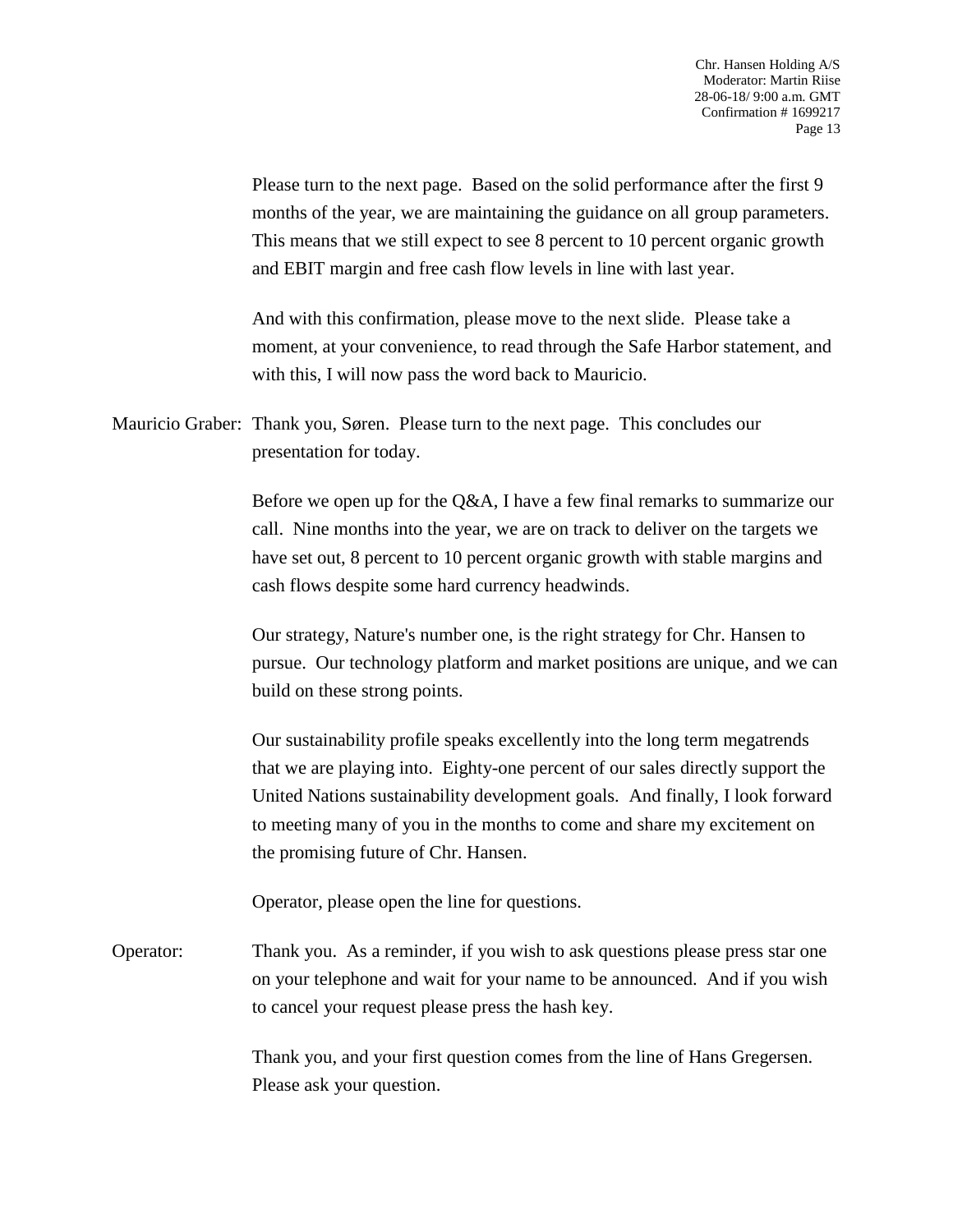Hans Gregersen: Good morning, a couple of questions. If we look at your comments on growth being more back-end loaded, what is the reason for that? Is any structural changes going on? And secondly, looking towards your cash flow guidance, what do you expect in terms of net working capital release in Q4? That's the first question.

> Second question, bioprotection, can you give us some further insights into growth patterns across geographies, as well as obligations? And then finally you mentioned milk prices declined in Q3. What is the reason, in your view, and why do you expect it to recover?

Mauricio Graber: Thank you, Hans. Let me try to address that. The key reason for the timing in – of net working capital and back-end loaded sales in Q3 related to the timing of number of invoicing days and the timing of Easter. So this is to a large extent we had compared to last year, we had a bit more invoicing days in April, and we are also didn't have the Easter.

> It was more – it was only in April the year before. And when we have the days outstanding, which are close to 45 days, that means that whether the timing between March and April can actually influence the amount of dues that we have outstanding. So it's not a structural change to your point. It is more of a simple timing thing that impacted last year. So that's a key point.

And we also had a little bit of timing, we did mention that, a little bit of timing on our tables that was lower than normal at the end of the quarter. But there is nothing structurally changing to that point.

Hans Gregersen: Can I ask you just on your payables comments, is that relating to the quarter ending on a weekend as well or...

Søren Lonning: No, that's a minor part of it. But it's true that sometimes when we are (inaudible) at a weekend, it can delay some payments coming in, but the key driver is really related to timing between March and April (inaudible) this year. If you move on to your second question regarding net working capital release in Q4, we will not make specific comments as to the net working capital development in Q4.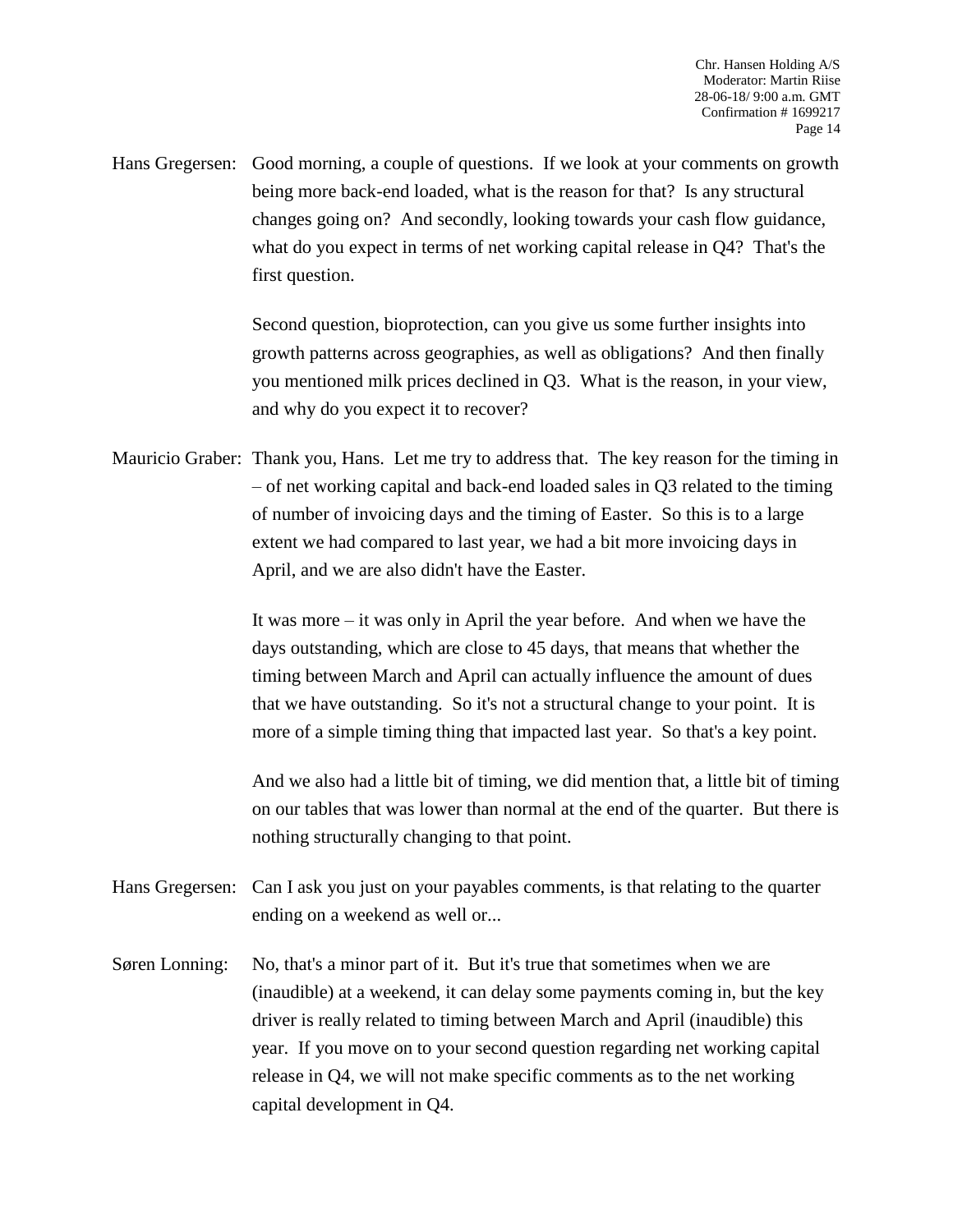But we do expect to see an improvement in line with the seasonality we have in the business. Bear in mind that we are building inventories for – we have high seasons across our businesses in Q3 and Q4, and we are building inventories for that.

That will come down. We are also of course doing our outflows to optimize our collection at the year-end. So we will have some drivers that will help us bring net working capital way down from where we see now.

So that will be an important driver in terms of delivering on the cash flow guidance that we are giving. To your question regarding bioprotection. It is really driven by all regions and it's also driven by our three key process that we have today. So it's fermented milk, it's meat and it's cheese. Fermented milk is the largest contributor, but all of these clusters are going well and it's going well in all regions.

In particular, we have seen very good progress in Latin America. And we are also, I mean generation 1 remains the key driver, but we have quite good traction also on project progression in generation 2. So that is also looking promising for the future, so we're already selling and started selling, but it's not the key contributor.

But the pipeline looks really good. And as just an example, just (inaudible) in Q3 for the entire bioprotection, we won 60 projects with customers. So it's a quite solid ratio to have given the size of the business today.

Hans Gregersen: Just you mentioned that you won 60 current projects. Just to put that into perspective, how many projects if I can say so have you won as of now?

Søren Lonning: We – of course, we – our model is we win a lot of projects to drive growth in our Food Cultures & Enzymes business in general, reflecting also the market, the customer needs and the fragmentation in the market. But relative, the 60 wins in 1 quarter on bioprotection relative to the size it has today, it's quite sizable.

> So although, bioprotection as expected came down a bit in Q3 due to the annualization of some very large wins last year that happened, that we won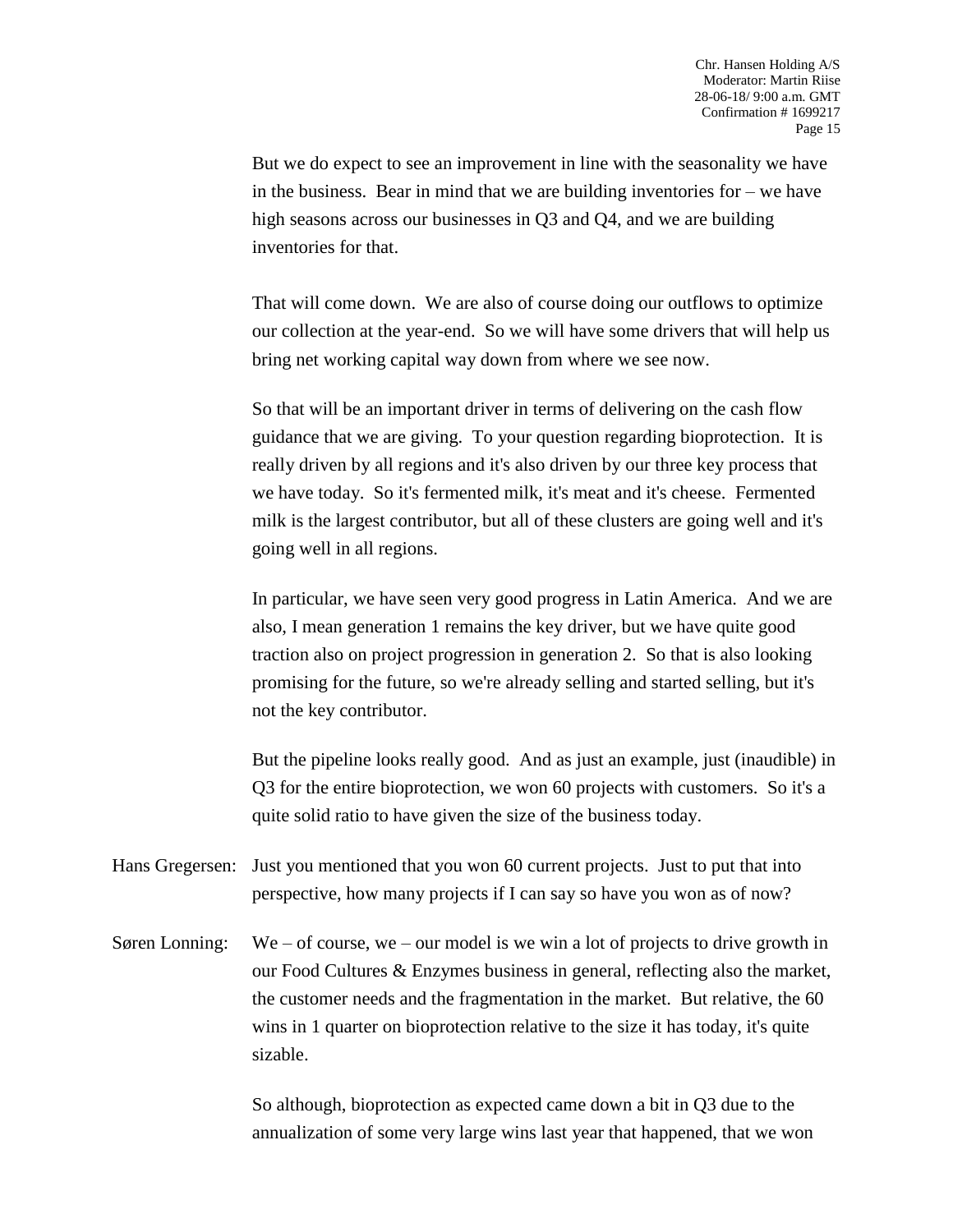sort of midyear last year, then when we look forward in terms of the activities, the pipeline and the wins we have, then it looks quite good. We've had more than 200 project wins so far year-to-date in bioprotection. That's a lot.

We've addressed your questions regarding the milk situation, we are seeing quite low milk prices in North America at the moment, and it's starting to impact the buying patterns of the dairy farmers. We also see in North America the prices on pork also being relatively low. So in general the price in North America are on the low side. And it's starting to play into that dynamic that we see over there.

We are expecting milk prices, that's the projection to come up a bit in North America over the coming quarters. So we do expect it to be more a blip than a structural change for a longer period of time.

And then I would also emphasize that what creates a little bit more uncertainty in North America also at the moment is of course also all the discussions regarding trade restrictions, U.S. export, quite a lot of all sorts of agricultural products into China.

And with the recent debate at the foreign politics on this topic, it creates a little bit more uncertainty in that trade lane also. Just to say we are seeing a little bit more headwind on the macro parts in Animal Health right now.

But what I mentioned is the need for replacing antibiotics and increasing the efficiency and asset corruption through healthy and natural means remains intact and solid (inaudible).

Operator: And your next question comes from the line of Ben Gorman.

Ben Gorman: Just a few from me. First of all, in terms of the margin impact, specifically on the culture and enzymes division, you talked about 100 basis points of FX impact from the margin from a group perspective. Is that in line with Cultures & Enzymes? And you talked in the previous quarters about the impact of negative mix from strong enzymes growth.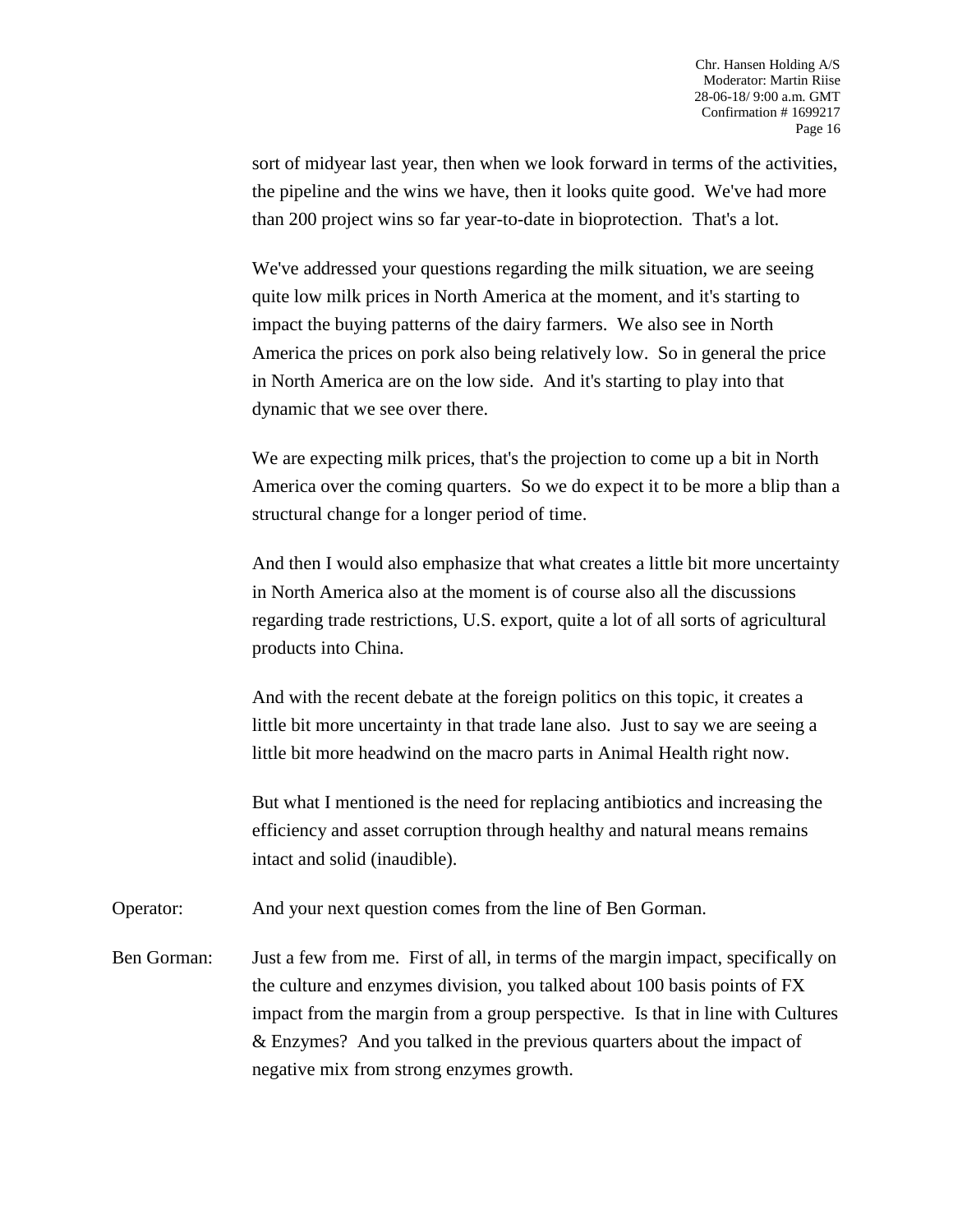What – can you quantify still around half a percentage point? And then sort of what's the impact as well, sorry, just on the same question, from the leverage on the new capacity?

You talked about the margin impact from the (inaudible) capacity being in line with your expectations and you previously talked about 200 basis points of gain as this capacity is ramped up.

How much of that 200 basis points have you got already? Sorry, that's a long first question. And then second question is on the FX impact being bigger in food rather than health. Is that just a geographical mix and what is that (inaudible)?

Mauricio Graber: Thank you, Ben, for the questions. Let me try to address it. If we look to your first question regarding currency impact in Food Cultures & Enzymes, then the impact of almost 1 percentage point is slightly lower in Food Cultures & Enzymes than the average. And this is driven by the fact that the  $-$  it is the, how we say the sales that's more broadly anchored across all region whereas Health & Nutrition is quite – has a quite high share in North America.

> So this means that Health & Nutrition have the largest exposure to the U.S. dollar. So when you look at year-to-date, it's – it's almost 1 percentage point, around 1 percentage point for the group. Then it's slightly lower than that. But it's still above the 0.5 point. So it's somewhere in between 0.5 point and 1 percentage point without being exacting this part here.

If you move to your second question and the first question was regarding the mix, and here, we actually had a slight positive effect in  $-$  of mix in Q3. But if you look at it year-to-date, it's slightly negative. It's less than 0.5-point now. But we are still seeing a slight negative impact from mix. And that is driven by the fact that enzymes and, in particular, some of our less profitable enzymes, as an example, lactase solutions, have grown very strongly.

So there's a high demand for taking and removing the lactose from milk. So that's a good thing but it has a slightly negative impact on the margins year-todate. But it's clearly below 0.5-point.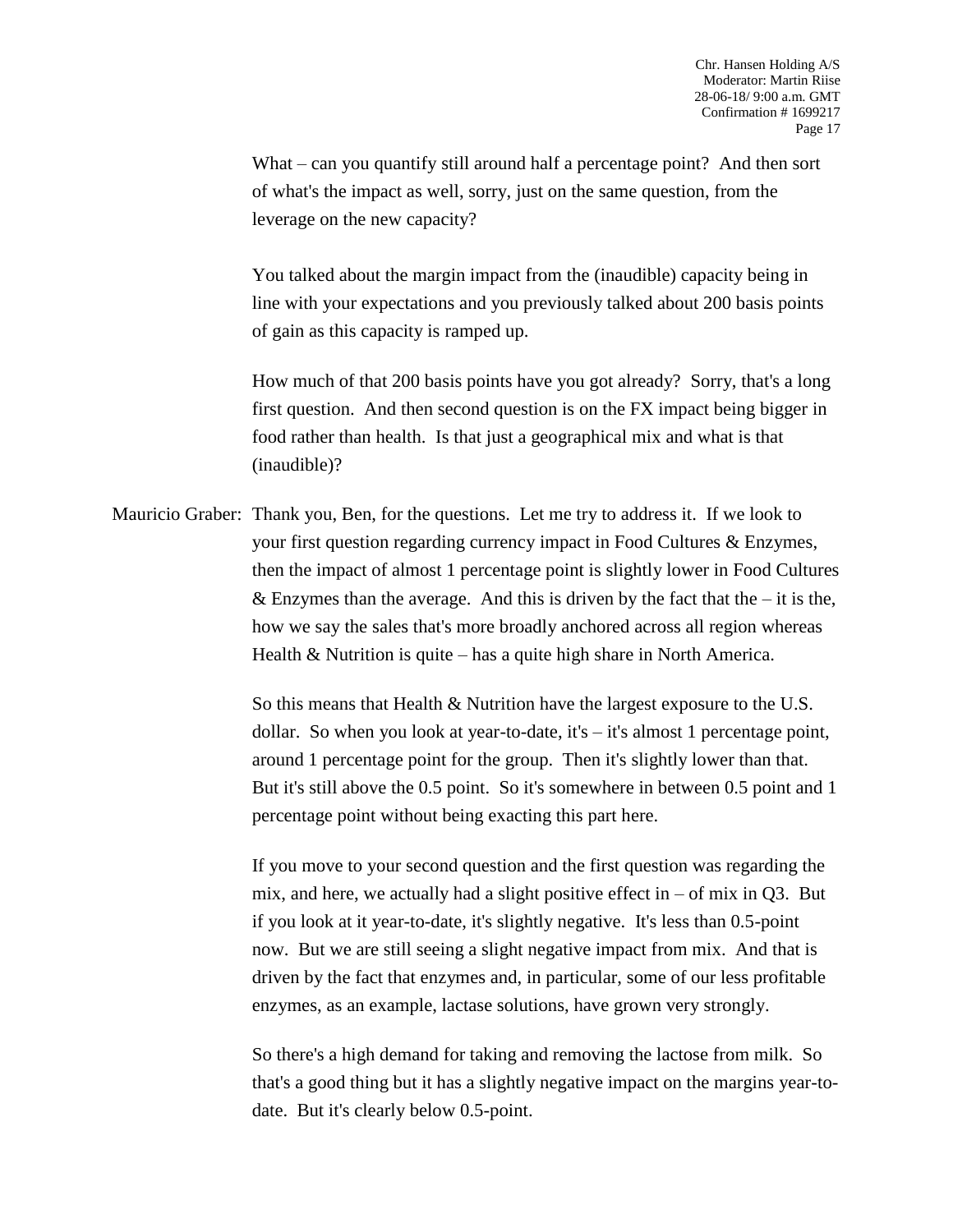Then you ask regarding the leverage of our capacity. And I would say if you look at it for the full year, then it's close to 0 because we started the ramp-up in the beginning of the year. We have started to fully depreciate on the equipment, the assets.

And that meant that on a year-to-date basis, that it's close to null. But what's important to note is in Q3 where you actually saw a positive effect from the production. The underlying scalability of utilizing this more capacity, that had a positive impact. So overall, we are starting to see the progress, but on a year-to-date basis, it is still close. But it promised well for the futures.

We are expecting that all the time guided that second half. That's where we would start to see some benefit from that and that is coming through. So if you look to the Q3 margin, very roughly speaking, you will have around 0.5 point negative from currency, a little more than 0.5-point. But around 0.5 point negative from currency. We have made some investments in this quarter also into (inaudible) strategic initiatives that adds also here.

And then you have the production, which gives almost half a point in positive contribution. And that (inaudible) adds up to the minus 0.4 that you see. And then your final question related to the FX impact in food, in Food Cultures versus the rest of the business, and what – important points to make here that in Food Cultures & Enzymes, the – here we have the largest euro pricing mechanism.

This is where we have been able to implement the euro-based pricing mechanism most because of our market position. And that gives – that adds to the currency when you look to top line between organic growth and euro growth. But if you look at it as a U.S. dollars exposure as I mentioned before which is the largest exposure we have, then actually Health & Nutrition had the largest because of the large share of revenue in North America.

And then you would see the natural color has the lowest exposure, it's close to flat because we are sourcing a lot of raw materials in here. So there are dynamics into it but the key reason on the top line, that is there euro-based pricing in Food Cultures & Enzymes.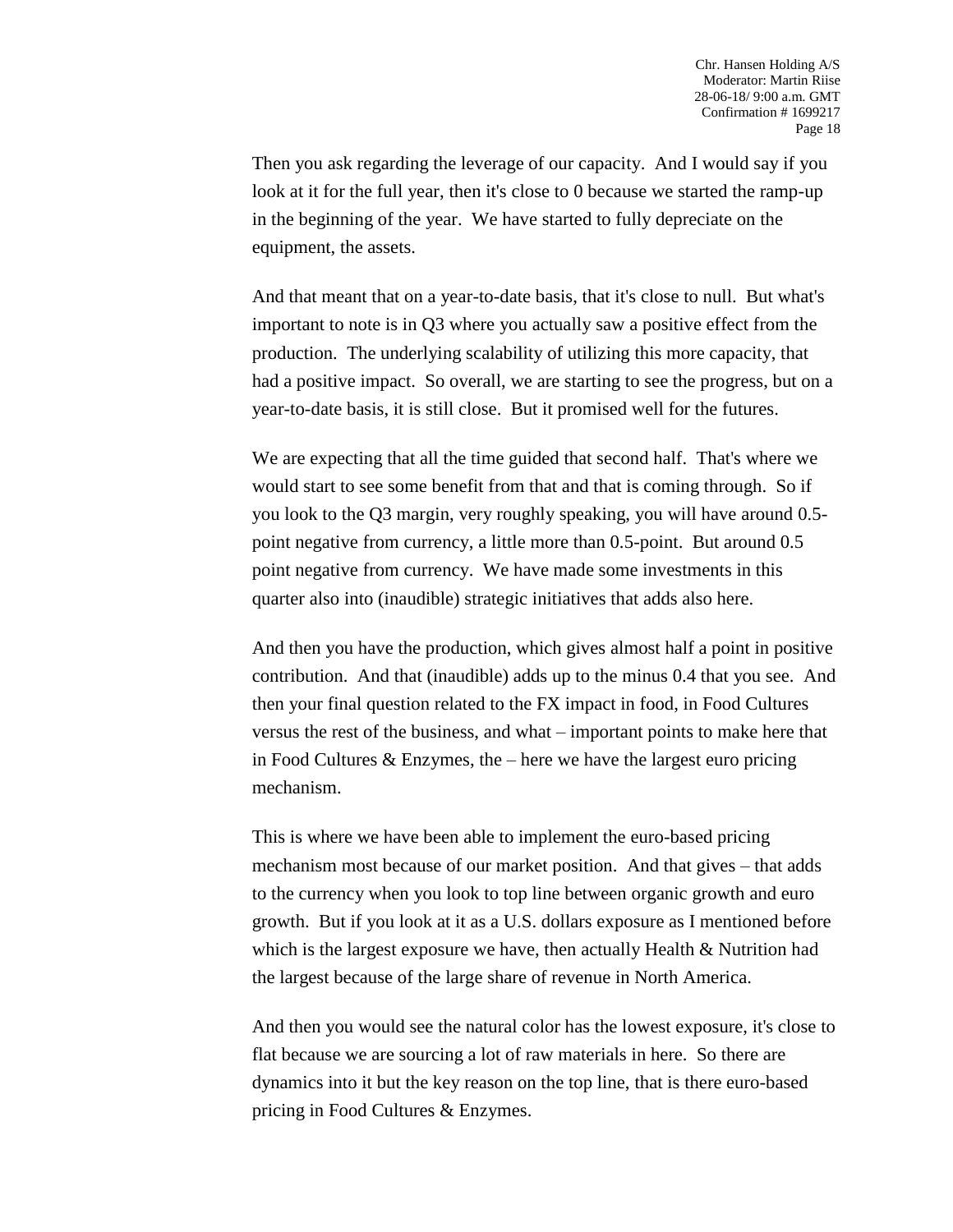- Ben Gorman: Can I just follow up on one very quick one, in terms of the euro based pricing on (inaudible) enzymes can you quantify that? It's obviously very heavily sort of skewed versus history and is less volume growth. I'm just sort of wondering what the organic number might have been if you take out the eurobased pricing.
- Søren Lonning: In the quarter, it's a sizable impact, so we reported 11 percent organic growth, of which 6 percent is volume and 5 percent is price. And here, the majority of the price is euro-based pricing.

So I'm not going to give you the exact number, but we are below 5 percent, but we are close, up in that range, right? So it's a quite sizable impact. It's driven a lot by Turkey, Russia, Brazil, Argentina, these economies where we see the currencies coming down the way we've been protected.

And bear in mind, there's a little bit more volatility in this mechanism, but it is a way of safeguarding that we don't have to go out and make price adjustments in the local economies reflecting the high inflation in these markets.

So it's real – replaces some price increases we would otherwise have to go out and manually discuss her having said in an update discussed in customers we just build more automation in it. And that means that there can be more changes in that. On the full year, we have 3 percent from price increase, and here again the majority is the euro-based pricing.

Operator: And your next question comes from the line of Fulvio Cazzol.

Fulvio Cazzol: I have two. The first one is on Food Cultures & Enzymes. I noted that that the volume/mix growth within this division of 6 percent is the lowest that we have ever seen since we started to disclose I think in 2016.

> I know that 1 quarter doesn't make a trend, but how should we think about the growth going forward? Is this a more realistic level versus the 8 percent to 10 percent that we have seen over the past 2 years?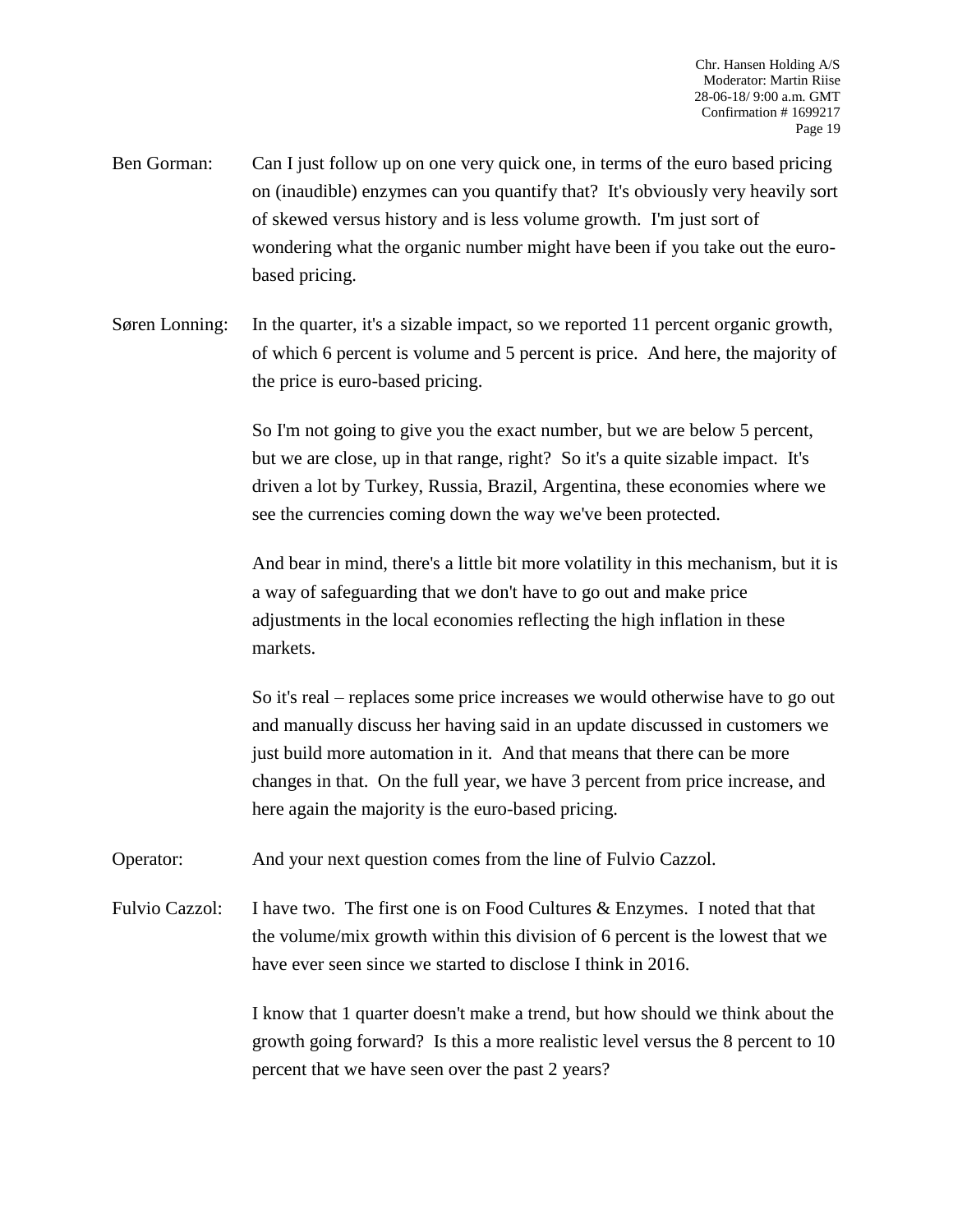And I understand the whole sort of mix impact from the lactose enzyme growth and the slowing growth within bioprotection, but just wanted to hear your thoughts on how we should think about that particular line going forward. And then my other question was for Natural Colors.

I was under the impression that you'd be refocusing more on top line growth as opposed to margins, but that doesn't seem to have gone through in this latest quarter. So how should we think about that strategy for that particular division going forward? Is that still the plan or is the focus more on profitability perhaps than we would have imagined since your Capital Markets Day?

Søren Lonning: OK, let me take your first questions, answer the first question. On Food Cultures & Enzymes, we are, as you may remember from our Capital Market Day, we are guiding 7 percent to 8 percent organic growth in this area.

> And, if you remember, our growth driver model, then pricing, we expect to be around 1 percentage point. So according to our long-term growth ambition for this business area, then we would expect subsequently 6 percent to 7 percent volume growth going forward.

So that's our long-term guidance towards '22. Now we've been part – and there is no changes to that part. Now we have had some quarters now with very strong volume growth. And some of them have been supported by factors like bioprotection that will continue also going forward.

But we've also have some tailwind from China had grown at an abnormally high level from some years and that is normalizing a bit more now also given the high market share that we have in the market.

And we are seeing also – I mean we saw very high milk productions some years ago, we have a lot of milk flowing into cheese and that is also at the more normal level now. So I think we are maintaining our long-term guidance and based on that, volume growth of around 6 percent to 7 percent.

That's what that entails. If you look to your comment or question regarding Natural Color, I would say that we are not changing our strategy or plans here.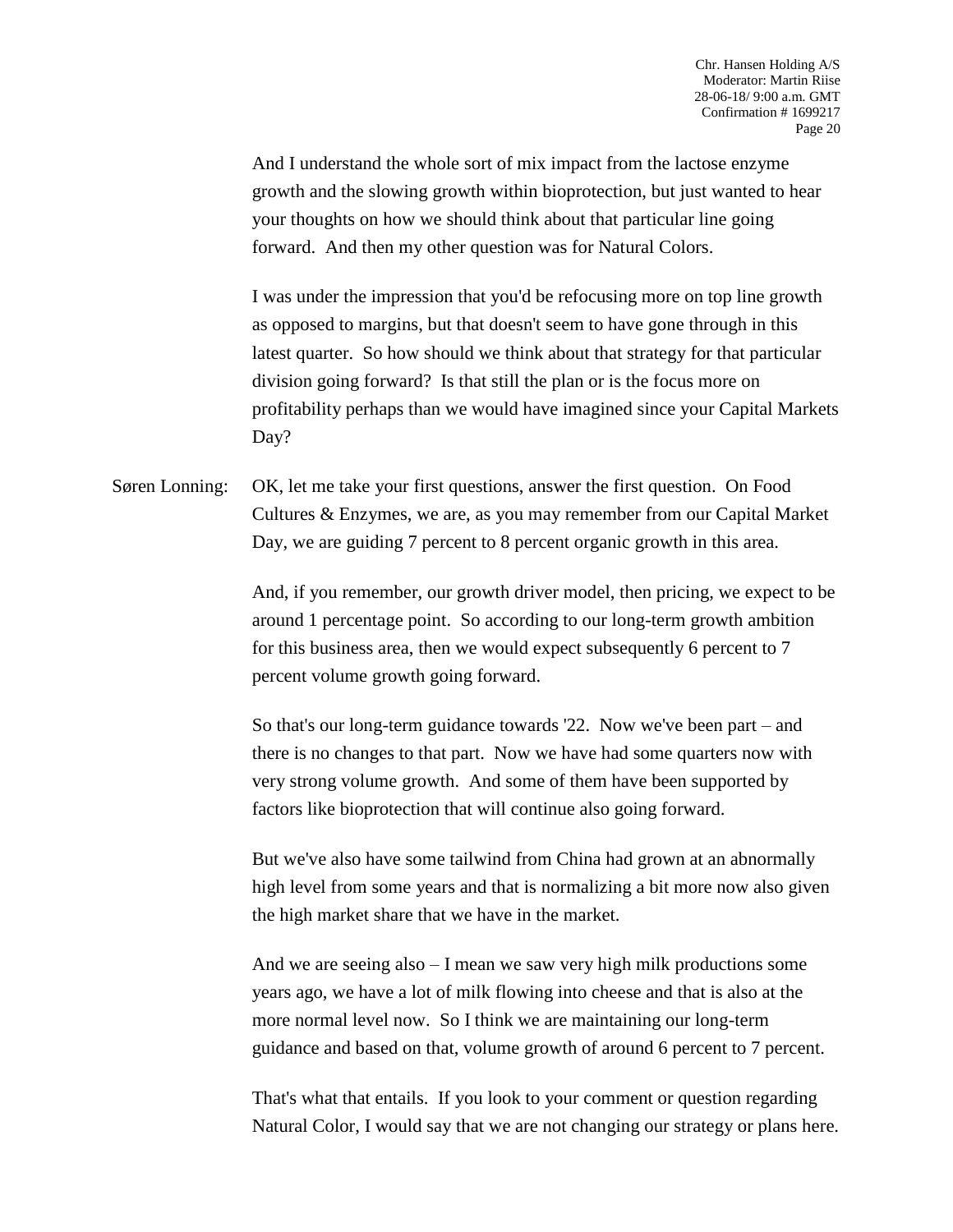We are constantly trying to fine-tune the balance between sales growth and getting the right profitability. You're also absolutely right that we were looking into whether we had taken (inaudible) stand on this, and we continue to monitor that.

We have at this point in time not, how do you say it, we have not brought in, in Latin America Natural Colors, this, particularly Latin America, this is a topic for us.

We have not seen an effect of the adjustments that we have made at this point in time, but we are constantly checking that balance and really we have to deliver on both. We can't live with not seeing a top line growth.

Of course at the same time, we also want to deliver an attractive multiple – profit margin in this business. So not a lot of effect yet on the initiatives, but we are constantly balancing this.

What I would like to emphasize is that we did see a pick up in momentum in Natural Colors. We did grow 6 percent in this quarter relative to the 4 percent in the first half. So we are starting to see a little bit more traction in the color area, which we are of course pleased about.

Mauricio Graber: And Søren, I would like to add that we also not make any change on the direction of the color business. The rate of what I would call profitable growth will vary as well with the raw material trends and sometimes when we have increases in raw materials, we'll reflect those in pricing, and you may see the pricing component.

> But overall, the transformation of our natural projects – of our Natural Colors division is about driving to best-in-class growth and leading our EBIT to the midteens as we have indicated.

Operator: And your next question comes from the line of Arthur Reeves.

Arthur Reeves: My question is about Animal Health in North America. You say that the sales have slowed down because of the pressure that dairy farmers are there under.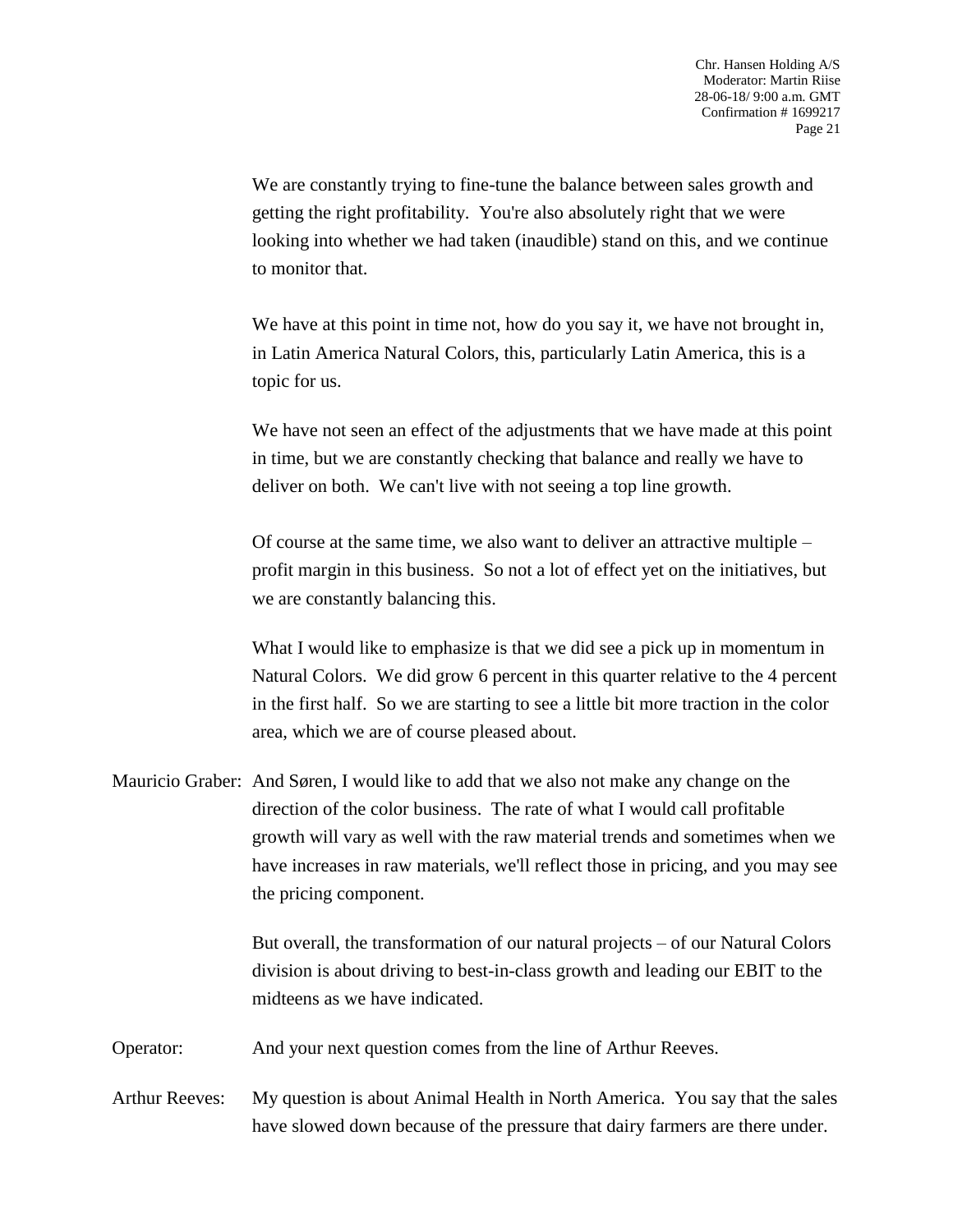We did talk about this at the Capital Markets Day. Is there enough margin in that business with prices that farmers can afford for you to get the growth that you're looking for, for Animal Health, please?

Søren Lonning: I think there is. We're convinced there is. And I would also say, if we look at it internally, it is an area where we have quite attractive gross margins that are above the group average. So we, it's not an area you can say from a Chr. Hansen perspective where we have any reasons to not be pleased about the margin that we get out of it.

> But I think we need to – we have to admit that in this business, we will see a bit more volatility, both from drivers, macro drivers and commodity prices, et cetera, but also from the fact that farmers and the veterinarians, they will constantly try out new products, and we need to be out there proving and convincing that our products are the best in the market.

So that's another dynamic that will also create a little bit more how do say fundamental volatility in the business than what we have in Food Cultures  $\&$ Enzymes, where we had very little attrition when  $we$  – and we are selling there. So I think there's nothing here we – in what we are seeing right now, that we – that is very abnormal and not something we can't handle.

I don't think it means that – for sure it doesn't mean that the margin that we can command at the price point that we are selling in the market would make it anything but attractive.

Mauricio Graber: I think, Søren, that's a very good point. I may add that we personally met some farmers in the U.S. last month, and you see a strong conviction that better nutrition leads to better yield and performance for them.

> So I think our products will definitely command the margin entitlement that we expect and it's more about a little bit the volatility that Søren talked about what they can afford as they work with their nutritionist on the best solution for their animals.

Operator: And your next question comes from the line of (Jonas Card Park).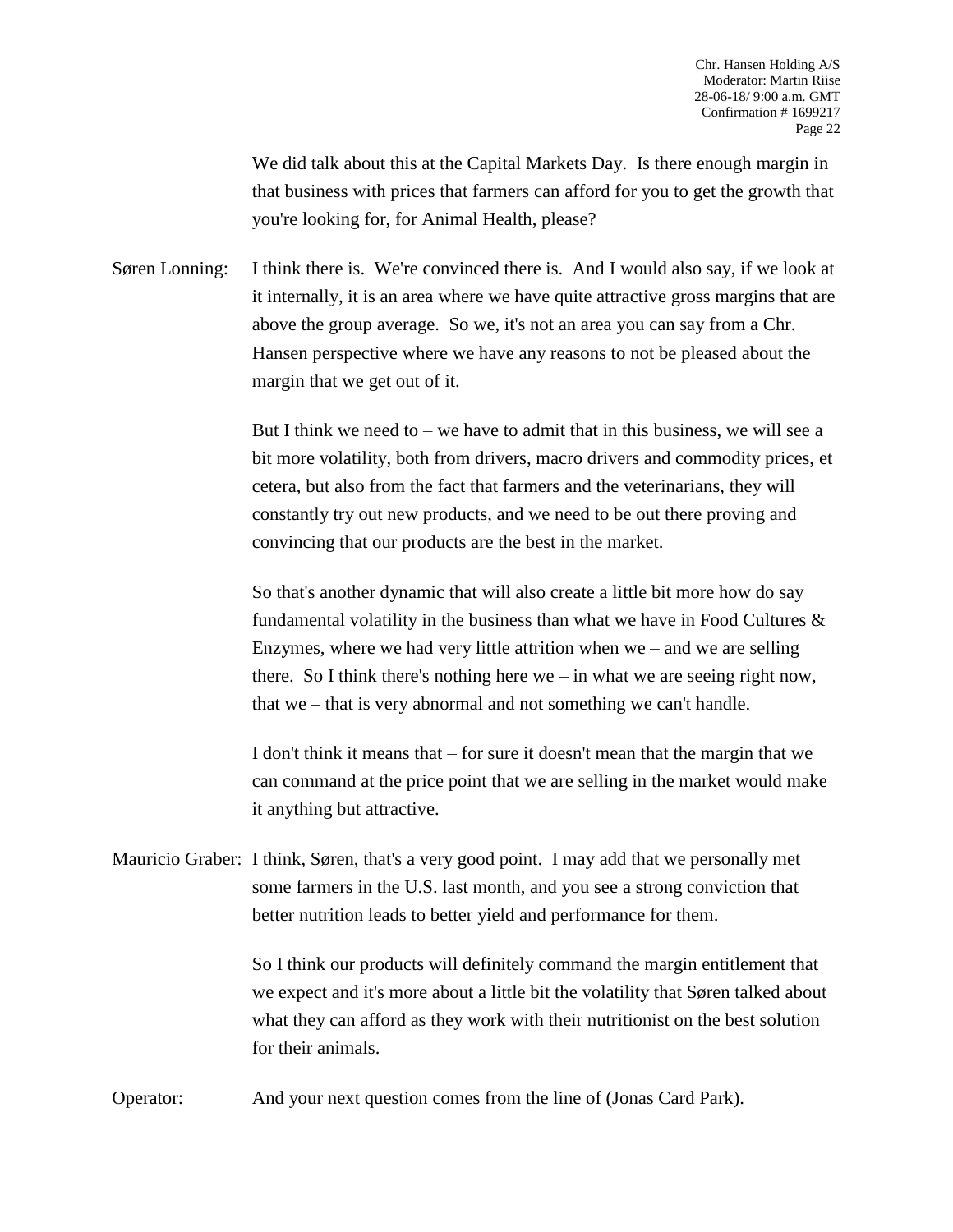(Jonas Card Park):Two questions from my side. First regarding the North American dietary supplement market, you're talking about bottoming out here in Q3, I'm also talking about category growing solidly. Could you maybe put some numbers on these trends to kind of build your case here?

> And then just a clarification on the bioprotection, as you say, it grew around 35 percent year-to-date and 25 percent in Q3. You are also guiding towards a lower growth in Q4. Is it lower than the 25 percent or lower than the 35 percent?

Søren Lonning: If I take your last question first, I mean we are not guiding specifically on this segment here, but we are – what we are trying to say is that we had an extraordinarily strong first half of the year and that means our year-to-date growth rate of 35 percent, given that we have had this 1-year anniversary of some very large wins, that means that we expect less than the 35 percent also in Q4 and for the second half.

> But otherwise, I will not give you specific guidance to this level here. And as I said, the activity level, the number of wins that we are seeing, we are seeing no reason why we shouldn't continue to report firm growth in the area.

> Then if we look to the North American dietary supplement market, then I think it's important to say that the market has been – dietary supplements with probiotic have continued as a category for growth throughout this period here.

> The two factors that have impacted us is, first, that there's been more players coming in and more players coming in without the trying to sell the products at – in a different way, claiming the number of bacteria as opposed to the quality and the impact of the bacteria. And that has created some confusion in the market. And secondly, there's been a move from the physical sales channels to the online sales channels. And that have also had an impact.

> So that dynamic is still holding true, but the key customers that we're serving, remember we are working through partners here, they have been traditionally very strong in the physical retail part. They are building strength in the online, and you will see several of the players.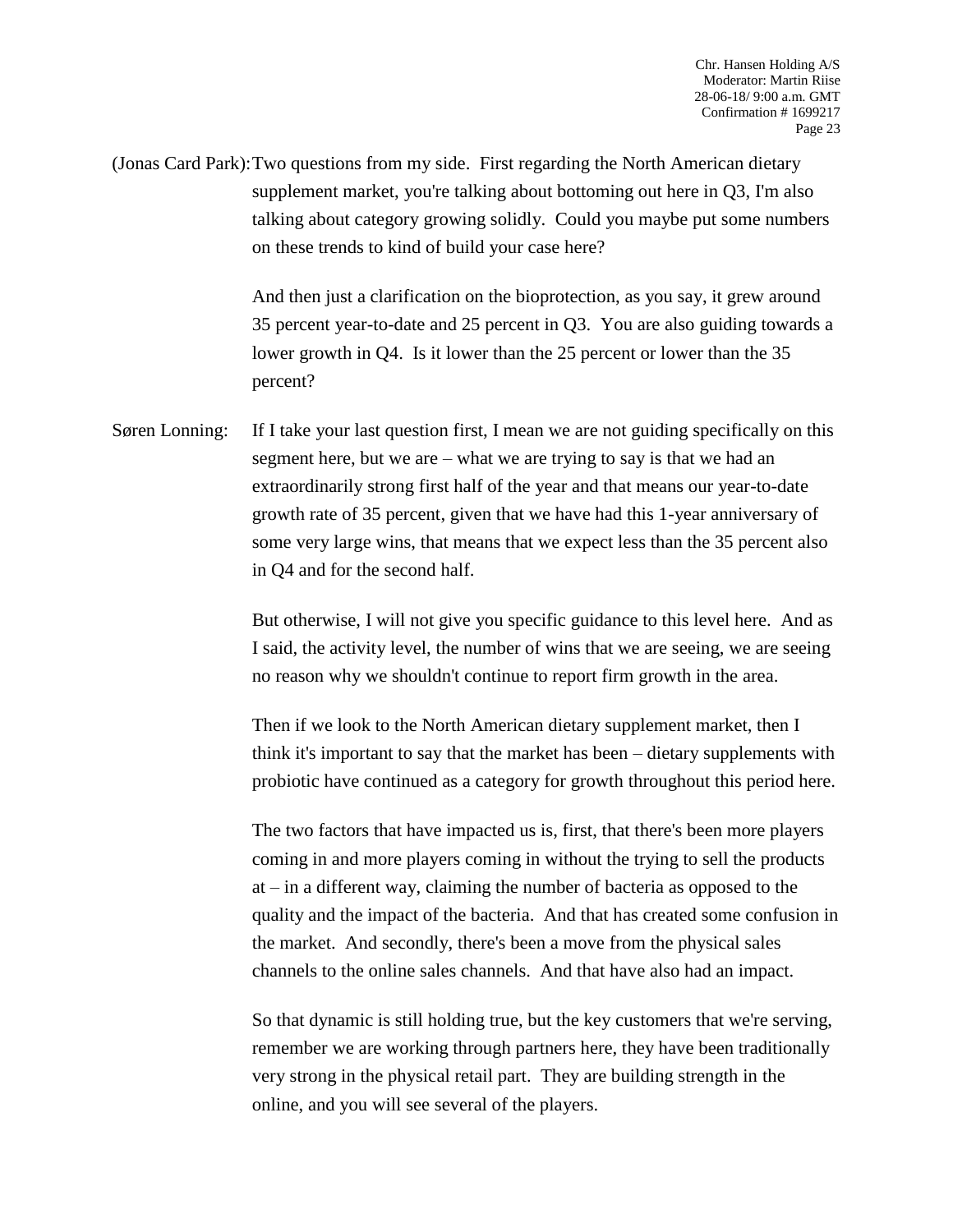You will find also on the top-selling brands in Amazon. So they're getting better and better all the time. So they are also growing in their end markets. So the market is more challenging, but it is growing.

The thing that have hit us very hard this year is a customer of that, that built a lot of inventory, which brought that down and that's significantly impacted this year here. And that is the reason why we are in negative territory for this year. That being said, that's a temporary affect, and we do expect when you're closing this year to be back in solid growth in North America dietary supplements.

- (Jonas Card Park):OK, so just to understand fully, this one customer, is the inventory adjustment done there or will there also be a negative impact in Q4?
- Søren Lonning: It's the majority of it is done. And we there will also be a negative impact in Q4, but to a smaller extent. But what – we get 12-month forecast from several of our customers here, and here, we can see that these support, and I so probably when we start into financial year '19.
- Operator: And your next question comes from the line of Heidi Vesterinen.
- Heidi Vesterinen: So a couple, please. So on margins, you're guiding to flat year-on-year, and I think a few quarters ago, you had said that this guidance applies to all three divisions.

Are you still happy with this assumption? And then secondly, just to clarify on Animal Health in North America, so are you already seeing a recovery in that business or are you hoping or assuming that it will come back because you think the milk price forecast that are out there in the market are suggesting that the commodity prices would come back?

And then lastly, on Colors, I think previously we have talked a bit about some customers shifting back into synthetic colors, especially in the emerging markets. Is this something that you are currently seeing?

Søren Lonning: Yes, let me try to answer your questions and Mauricio can chip in. But at the Capital Market Day, we removed the guidance on the divisional level for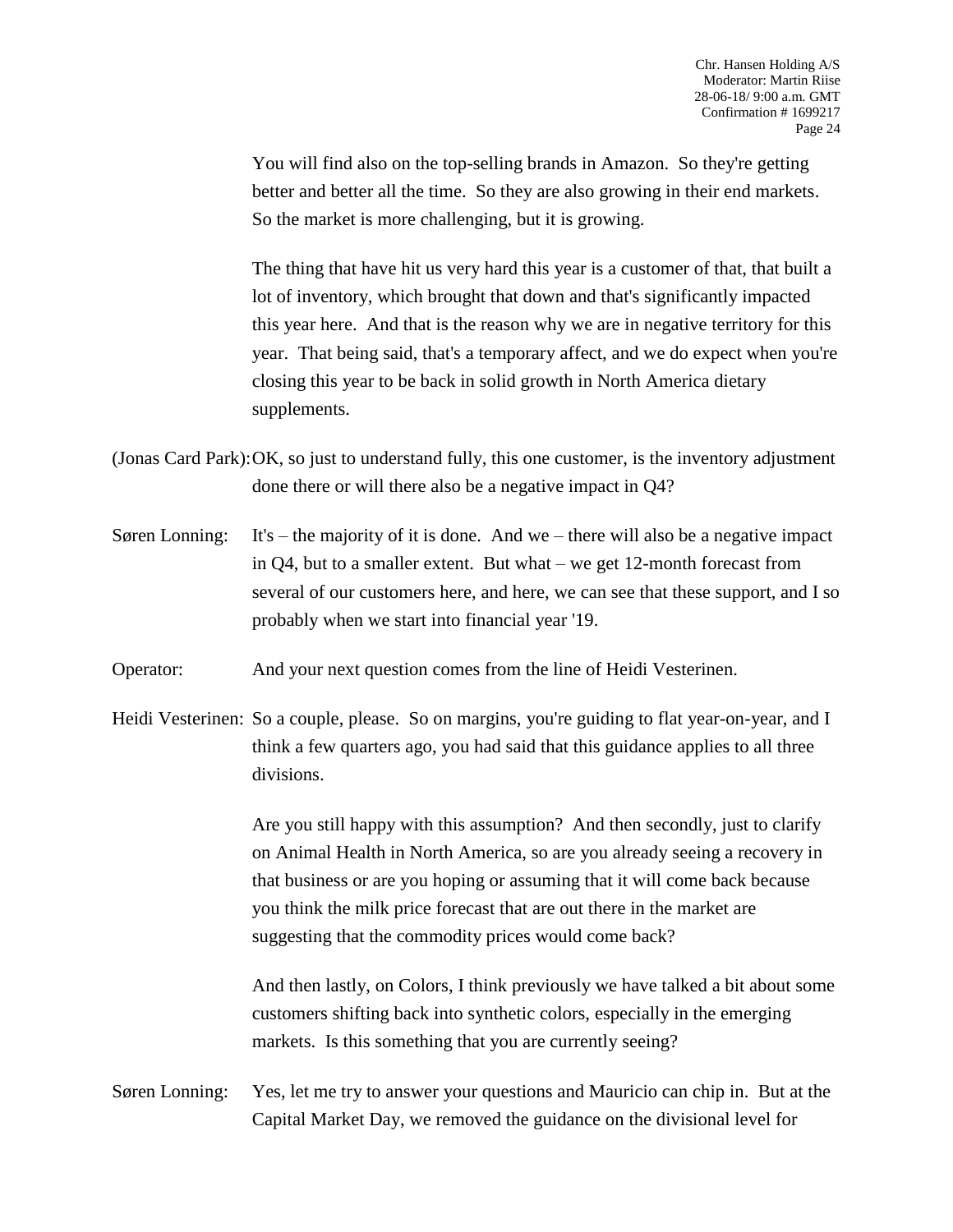EBIT, so it's not part of our guidance anymore for those regions. What I would say is that we have said around – earlier for the year and it is also directionally correct.

We have seen  $-1$  think if we look at Health & Nutrition, that will definitely pull more, and we'll see a nice improvement here. We will also, when it comes to Food Cultures & Enzymes from Natural Colors, we expect to see some good (progress) in  $Q4$ , but we will not – it's not on the digit that we'll hit the level of last year, but we expect to see improvement in those two areas, also in Q4. And that's driven by when you look to food supplements.

As we continue to expect some participate momentum with the Copenhagen expansion and Natural Colors, the profitability initiative continues to impact positively. And then in addition, one of the things that's been killing us so far this year has been the massive effect on the U.S. dollar. As we discussed earlier on the call, that will be very limited based on the latest outlook on currency. So all that will help impact margins across our businesses.

So to answer your question, we will see more that we will see margin EBIT expansion in Health & Nutrition, and we guide on that also means that some of the others will not fully be on par with last year, but we do expect to see improvements in both of these areas in Q4. Then you have a question regarding Natural Colors and whether we are seeing the reversal to synthetic color as a dominant trend. That's not the case.

We have seen it in certain markets in a few incidents, but it's not a trend that we see happened in a very strong fashion and in a very broad geography context. So that's not the case, although, there has been individual examples of that. And then you had a second question regarding...

Mauricio Graber: I'll just comment a little bit, Søren, on the Color, which is, Heidi, as I mentioned in my remarks, what you see is consumer demand for Naturals is continuing at the very high level. How the customers are responding to that, I would say mostly by all of the new launches being with Natural Colors.

> The conversions continue, and it has been just a very few selected categories, cereal as an example where they have been some shift back to artificial or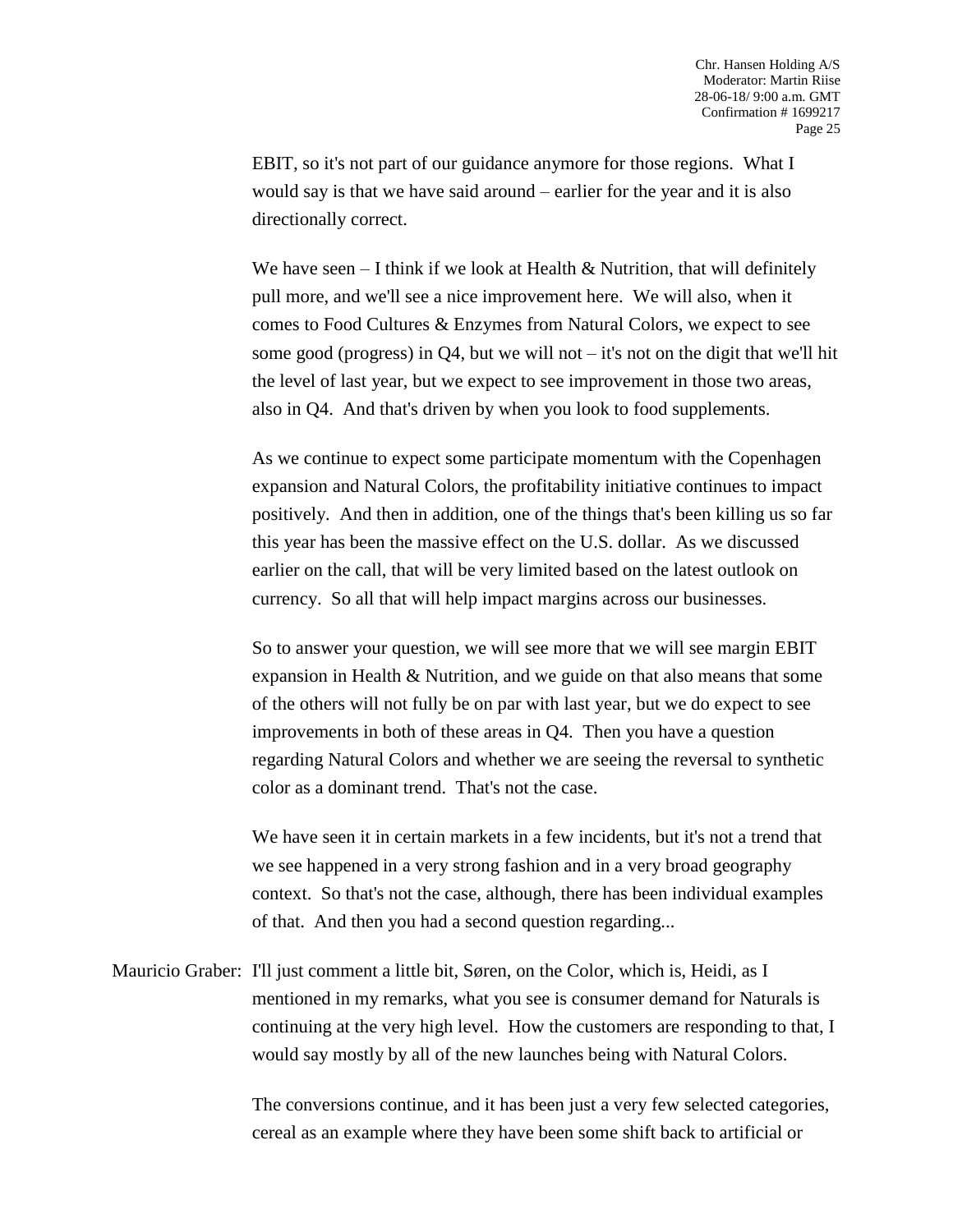keeping the natural and the artificial. But overall, the trend continues toward the conversion and the launch of Natural Color products.

Søren Lonning: And then you had a question, regarding, Heidi, animal health and the milk and what the impact would be for maybe the longer-term growth assessment of this business. And we don't see these things changing our long-term ambition for the position of being plus 10 percent. We are not guiding specifically for '19 at this point in time and we're not going to do it here either.

> But we are seeing – we expect to see some improvement in this over the coming quarters in North America, and we also expect outside of North America. Remember, this is where we invest in building a stronger sales and technical support presence. Here, we expect to see continued strong growth in the coming quarters.

> So we do expect Animal Health to improve in Q4, and we also expect that the fluctuation in milk and pork prices that we see right now is also more – is something that we also recall and will create better foundation in North America. So it's not changing our long-term guidance, and we expect to come back over the coming quarters. And then I think we have time for one more question.

Operator: And the next question comes from the line of James Targett.

James Targett: Just two final one from me, then. Just a couple – want to follow up on also check out a couple of the areas where you did say sales declined in the third quarter, which you haven't talked about, which is, and I guess cheese in APAC, Human Health in EMEA, and I think Natural Colors in North America, Latin America.

> Just in terms of what – where you see the trajectory for those three particular areas over the next couple of quarters. And then secondly, maybe a question for Mauricio, just you view on Chr. Hansen's portfolio, a few of your, I guess, the wider peers have been moving into more adjacent categories to sort of increase their offering to customers, including I guess where you come from.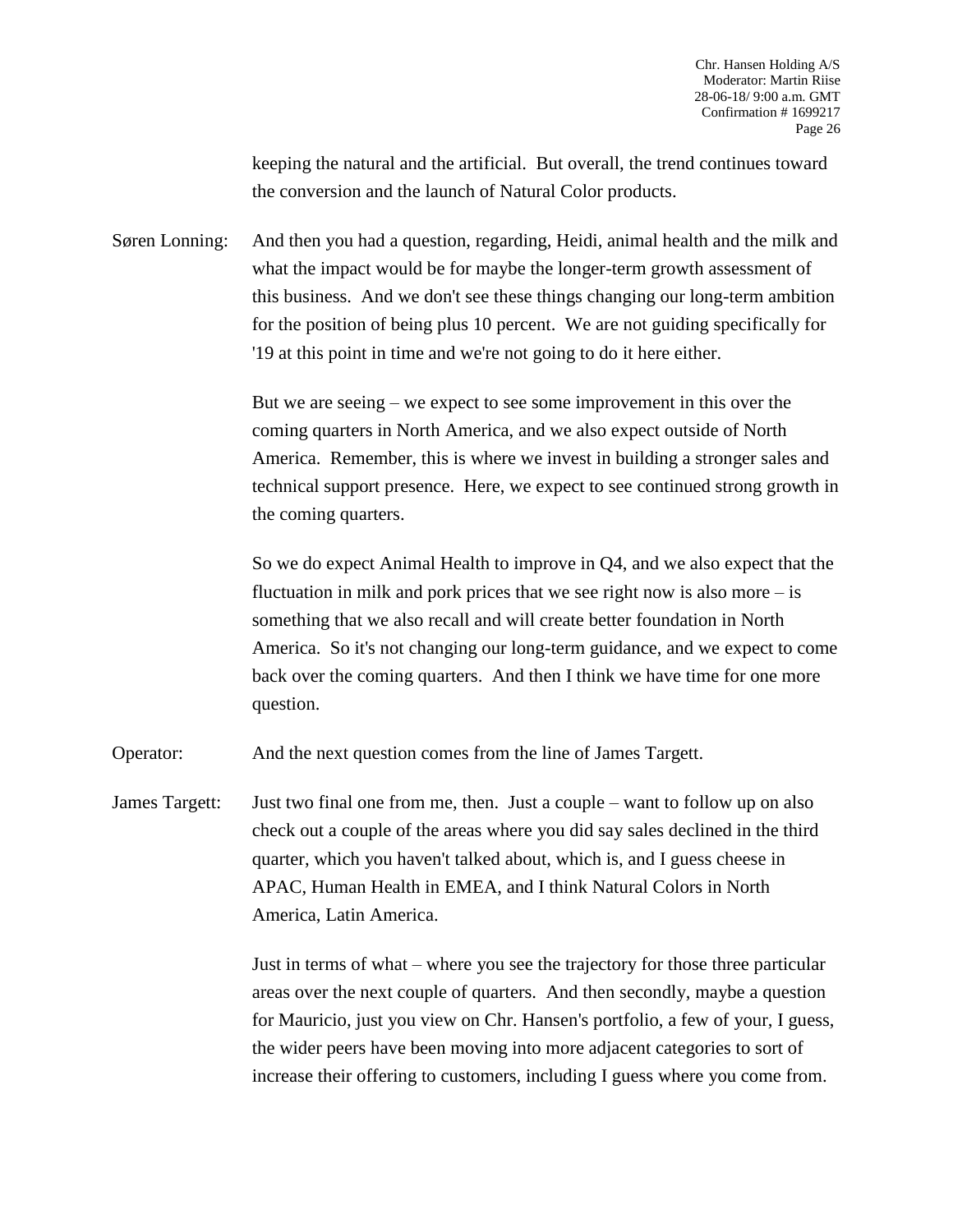So I just wonder what your thought about the Chr. Hansen's much more narrowed focus and whether you think there is room for broadening out the scope a little bit.

Mauricio Graber: Then maybe let me address your first question, James. If you look to the areas of the sales decline, then in cheese, APAC, do bear in mind that it's quite a small market and a very large part of that is in Australia and New Zealand because there's a relatively low cheese consumption in Asia in general.

> So this very much the weakness here very much relate to Australia and we have seen milk production coming down in Australia, and that's a general trend simply because of the changing climate conditions also as 1 element. So don't read too much into it. It's a 1 country and it's a relatively small segment in Asia Pacific. And it's not having a large impact on our overall cheese growth.

That being said, Australia is challenging at the moment because of the lower milk production generally. That also flows into cheese.

Your second point was related to Human Health in EMEA, and here, maybe two points: one is that we have some decline right now due to a few very specific customer events. One was a customer who made a large launch last year, and there are some, how do we say it, some timing of that also in the inventory, which impacts our sales negatively this year.

And another one, there's been some merchant activity also, which creates a little bit of defocus with one of our customers on this, so we're very much into the detail there are some specific customer things right now, that is impacting us.

That being said, Human Health in EMEA is an area that – where we expect growth going forward, but it's also the area where we have the relatively high maturation in some of the market that we're serving.

So it's not the high growth market of Human Health that will be more North America, (it's been there) for a while and continue to see growth here. But it's